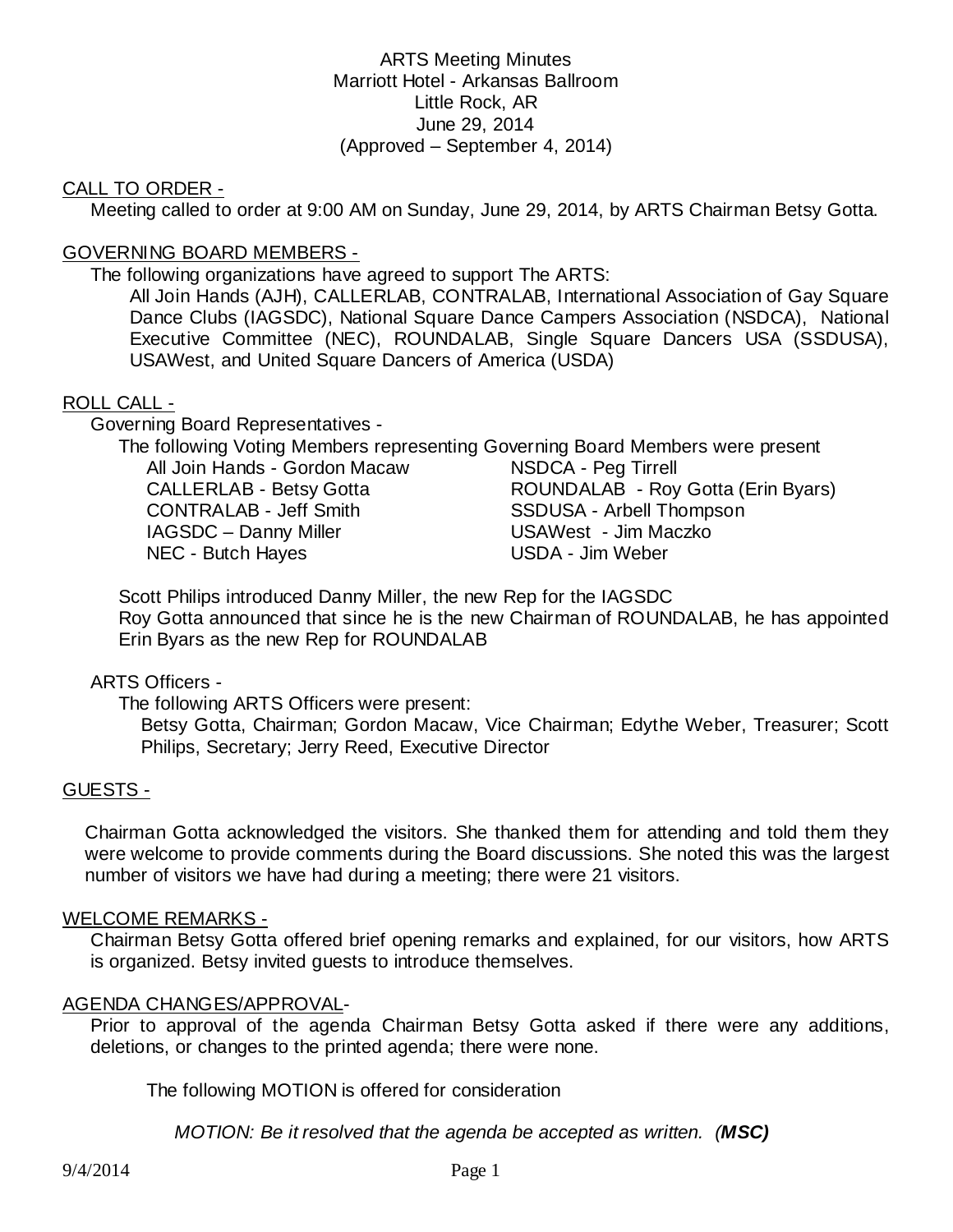Donations -

Discussion of donations during the 2011 ARTS meeting resulted in the following MOTION: *MOTION: Be It Resolved That: All donations and Membership payments will be acknowledged by a letter on ARTS letterhead and signed by either the Chairman or the Executive Director. (MSC)* 

Edythe Weber, Treasurer, will report any donations which have been received since the June 2013 ARTS meeting. The report will verify thank you letters were mailed:

- 1) USDA \$500.00
- 2) NEC \$500.00
- 3) Ron & Marie Selfors Dixon, MO \$50.00

Treasurer Reports – (Attachment 1) Edythe Weber, Treasurer, will provide the financial reports:

Finance Report –

Income and Expense report - July 1, 2014 through June 30, 2014

- 1) Beginning Balance =  $$2,832.69$
- 2) Total income = \$6,768.99
- (Total Income includes cash from CD, Donations, & other miscellaneous income)

3) Total expenses = \$4,375.82

Total Funds Available as of June 30, 2014 - \$15,731.55

1) Checking Account  $= $5,225.86$ 

2) CD's = \$10,505.69

CD 3465 = \$5,306.43 - Due for renewal 10/2014

CD 4657 = \$5,199.26 - Due for renewal 01/2015

 $CD 5018 = $0.00$  - Cashed in 03/2014

*MOTION: Be it resolved that the Finance Report be accepted for filing. (MSC)* 

Reports from past meetings – (FYI)

Copies of the minutes of the past meetings are available on the ARTS web site:

October 2002 (Cocoa Beach, FL); January 2003 (Washington, D.C.); Summer (June) 2003 ARTS Alliance Meeting (Oklahoma City, OK); Fall (October)2003 ARTS Planning Meeting (Orlando, FL); Spring (March) 2004 ARTS Meeting (Portland, OR); Summer (June) 2004 ARTS Meeting (Denver, CO); Fall (October)2004 ARTS Meeting (Orlando, FL); Spring (February) 2005 ARTS Meeting (San Antonio, TX); Summer (June) 2005 ARTS Meeting (Portland, OR); Fall (October) 2005 ARTS Meeting (Orlando, FL); April 2006 (Charlotte, NC); June 2006 (San Antonio, TX), October 2006 (Orlando, FL); March 2007 (Alexandria, VA); July 2007 (Charlotte, NC), October 2007 (Orlando, FL), February 2008, Long Beach, CA; June 2008 (Wichita, KS); October 2008, (Orlando, FL); February 2009, (Louisville, KY); June 2009 (Long Beach, CA); October 2009 (Newark, NJ); March 2010 (Detroit, MI); June 2010 (Louisville, KY); June 2011 (Detroit, MI); March 2012 (Oklahoma City, OK); June 2013 (Oklahoma City, OK)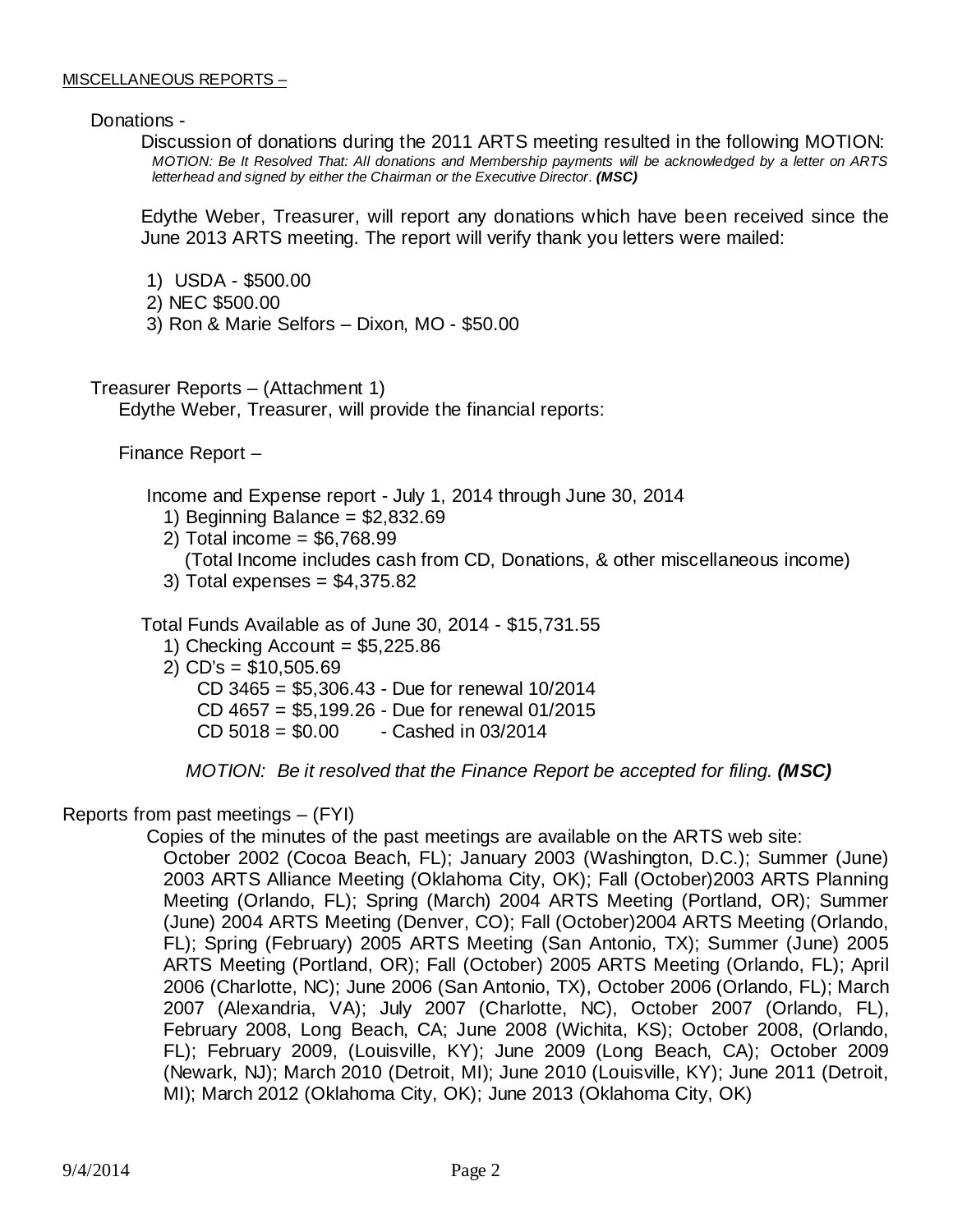Confirm Actions by the ARTS Board & Officers Since the Last Meeting - (Attachment 2) This item concerns a discussion and vote to confirm the actions taken by the ARTS Governing Board and the ARTS Officers since the June 2013 ARTS Meeting. It is policy that at each Board meeting the Board will review and vote on the actions taken by Email by the Board and the Officers since the last meeting. Discussion of this item resulted in the following MOTION:

*MOTION: Be it resolved that the actions taken by the ARTS Governing Board and Officers since the June 2013 ARTS meeting be confirmed. (MSC).*

#### NSDC Information

#### Showcase Of Ideas -

Patty Wilcox reported she has a couple of our original handouts. They include information about each Board organization and information about our goals and accomplishments. It was agreed that Jim Maczko will send a copy to Jerry and he will send to the Board for review and update. Erin Byars agreed to update the handouts.

#### Trail End Dance -

This item concerns a discussion of the dance we host immediately prior to the NSDCs. Based on the report on the dance in Little Rock, there was agreement that the dances are successful and help to promote the ARTS. There was agreement that a method to collect donations at the Trail End dances would be a good idea. Jerry will work on this issue. This was also agreement that more publicity at the dance would be a good idea. Discussion of this item resulted in the following MOTION:

*MOTION: Be It Resolved That: Roy Gotta be authorized to coordinate production and purchase of a large portable banner to be displayed during the ARTS Trail End dances and other appropriate venues. Final cost to be approved by the ARTS Officers. (MSC)* 

Daily Program Books –

This item concerns a discussion of the ARTS ads to be purchased and placed in the three daily program books. discussion of this item resulted in the following MOTION:

*MOTION: Be It Resolved That: We will coordinate and purchase ads in the three daily program books for all future NSDCs. (MSC)* 

63rd NSDC (2014) Little Rock, Arkansas - (FYI)

## Showcase Of Ideas –

We had a display in the Showcase Of Ideas. Patty Wilcox asked for input regarding the display. Several Board Members stated they thought the display was very attractive and informative. Of particular note was the location of the display directly in the path to one of the dance areas. All agreed this greatly increased the number of people who saw the display. The Board has authorized funds for expenses relating to our display. Patty reported there was a charge of \$75.00 to ship the display to Little Rock. There was agreement to reimburse Patty for this expense.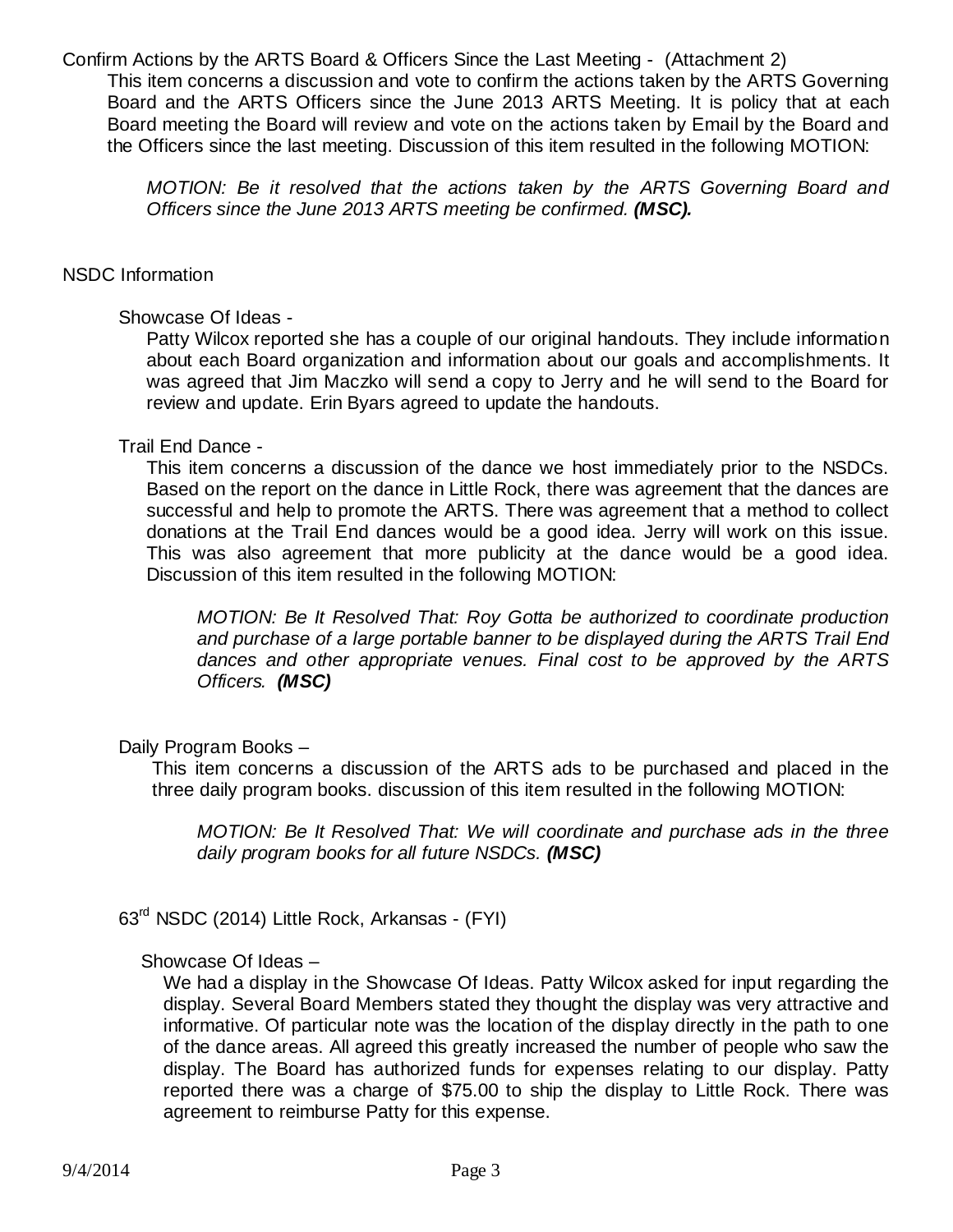Daily Program Books –

Jim Maczko reported the ads were in the three daily program books as we have done for the past several conventions.

Education Seminars -

(1) Potential & Perspective - the Future of Our Activity - -

There were nearly 40 attendees. We provided some background history, accomplishments and goals. Jim & Judy Taylor provided a description of the Re-Image Project. There was a lot discussion, interest, and questions from the audience. Many of the attendees indicated they would be willing to help and provided their name and email address.

(2) "You 2 Can Dance" - Web Site and Videos - -

We have provided this session for several years now. Roy Gotta provided a brief report. We provided background and history information about The ARTS and [www.you2candance](http://www.you2candance/) web site. Even though there was interest, there were less than a dozen attendees. Jerry will work on developing a new topic and description for a session to replace this seminar for the  $64<sup>th</sup>$  NSDC. Jerry will inform the  $64<sup>th</sup>$ NSDC Education Chairman of this change.

## Trail End Dance

We hosted a Trail End Dance on Wednesday, June 25, 2014, prior to the NSDC. Betsy & Roy Gotta coordinated the callers and cuers and served as MC. They reported it was very successful with nearly 40 squares dancing. The Board agreed this was an indication that our dance is becoming more popular. Betsy also noted this was the first year we had more Round Dance cuers than could be programmed. It was also noted that our dance is the only Trail End Dance to offer Squares and Rounds. All agreed the dance was a success and provided positive publicity for The ARTS.

## 64th NSDC (2015) Springfield, Massachusetts -

The Executive Director reported we have had initial contact with the 64<sup>th</sup> NSDC staff. We plan to place ads in the three daily program books, host a Trail End dance, provide Education Seminars, and participate in the Showcase of Ideas. Len & Connie Houle are General Chairman (Email - [lenh81@aol.com\)](mailto:lenh81@aol.com)

#### Showcase Of Ideas -

We plan to participate in the showcase. Patty Wilcox reported she has submitted the request form to the NSDC. She will coordinate the display.

#### Ads in the Daily Program Books-

As has been previously reported, we plan to purchase and place ads in the three daily program books. Jim Maczko reported the cost of the ads for the 64th NSDC is approximately \$540.00. He will coordinate content, placement, and payment for the ads.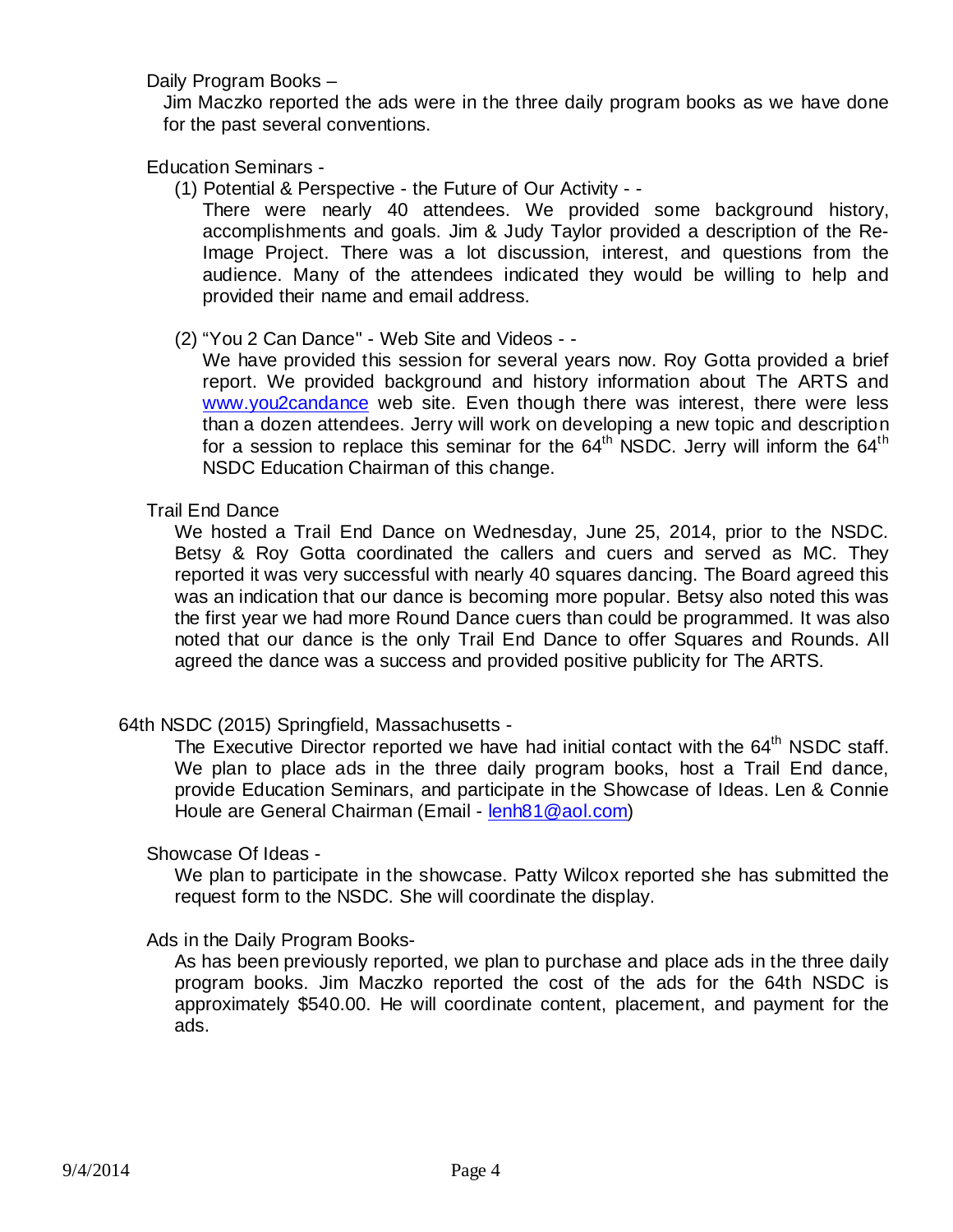## Education Seminars -

The Executive Director has contacted the Education Chairman for the 64<sup>th</sup> NSDC, Gwen Tuson & Leonard Morse. We discussed providing two ARTS Seminars, one on Thursday and one of Friday, the same as in Little Rock. Gwen has indicated she is pleased with our plan. The Executive Director will coordinate with Gwen & Leonard for the Education Seminars.

## Trail End Dance

The Board has approved a MOTION that we will host a Trail End Dance prior to all future NSDC. Therefore, we plan to request to host a Trail End Dance in Springfield, MA prior to the 64<sup>th</sup> NSDC.

The Executive Director reported he has contacted the General Chairman regarding permission to host the dance. The General Chairman has agreed to provide space and publicity for our Trail End Dance. We plan the dance to be Plus with Rounds. Jerry has had some email exchange with Al Rouff, Services Chairman, regarding the room we will be assigned. Al has indicated we will be using Exhibit Hall B which is the Plus Hall. We have also discussed the start time for the dance. Initially, it was set for 8:00 – 10:00 PM. Subsequent email indicates it may be delayed until 9:00 PM. Jerry and Butch Hayes will continue to coordinate the details with the 64th NSDC staff. We will determine how to publicize the dance. Betsy & Roy Gotta agreed to coordinate callers and cuers and to serve as MC for the dance.

## ARTS Tri-Fold Brochures

The Board discussed the ARTS Tri-Fold brochures at the 64<sup>th</sup> NSDC. Discussion of this item resulted in agreement on the following points and the following MOTION:

(1) We need to update the Tri-Fold – Erin Byars agreed to do the update

(2) We plan to distribute them during the convention - - at the Showcase of Ideas and throughout the convention halls

(3) We need to print more – Jerry will coordinate with Barbara Connely for the number to be printed and the printer

(4) There was agreement that printing small business card size handouts would be a good idea; these cards would include information about the ARTS seminars in Springfield, MA. Erin Byars agreed to design the cards.

*MOTION: Be It Resolved That: We update and print The ARTS Tri-Fold information brochures to be distributed during the 64th NSDC. (MSC)* 

*MOTION: Be It Resolved That: We create business card size ARTS & seminar information cards to be distributed during the 64th NSDC. (MSC)* 

(NOTE - Erin Byars will update the Tri-Fold brochures and create the business card size information handouts. Barbara Connely will coordinate printing the brochures and cards and arrange to have them delivered to Springfield, MA for the 64th NSDC)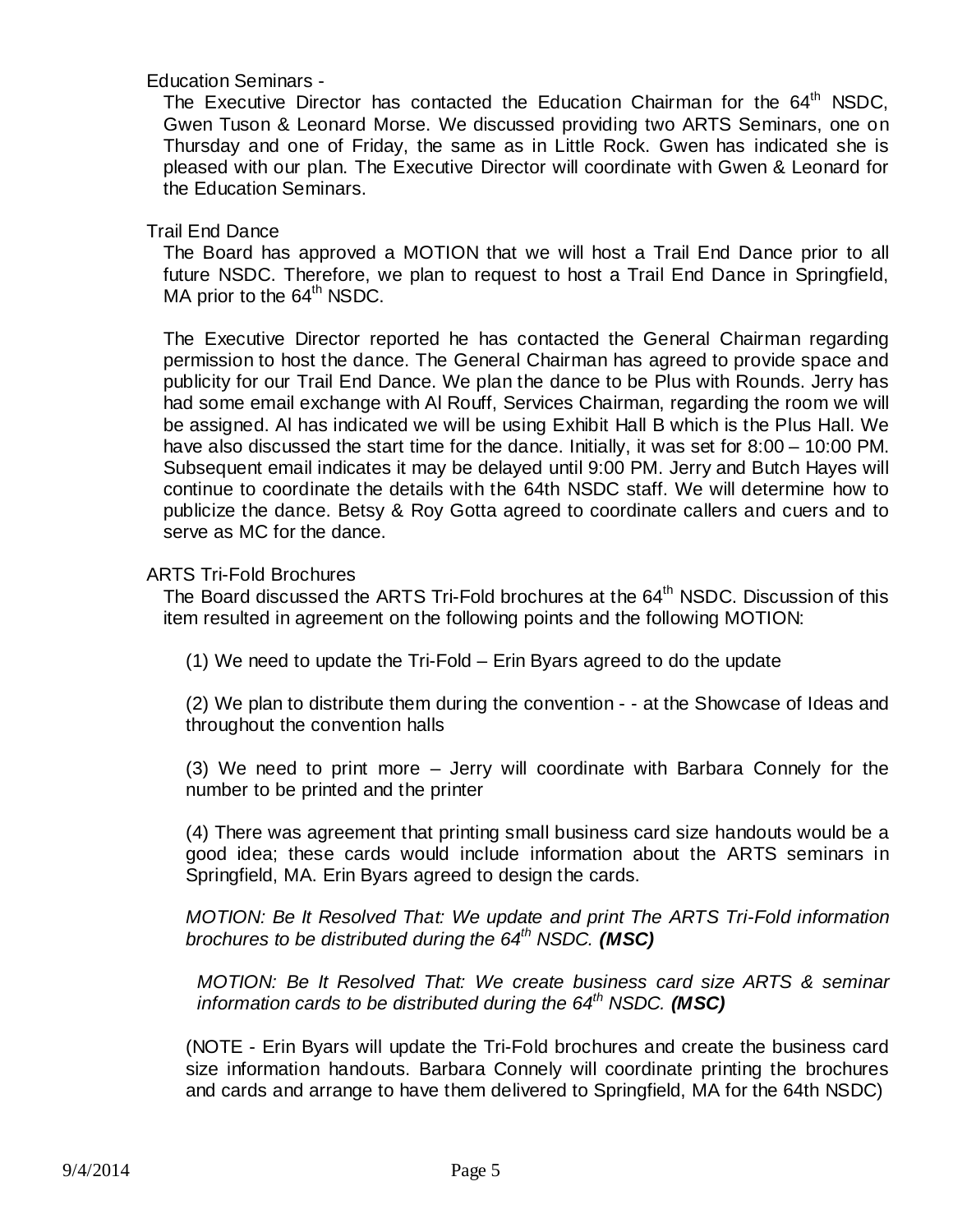65th NSDC (2016) Des Moines, Iowa - FYI

We have had no contact with the 65<sup>th</sup> NSDC staff. We plan to provide Education Seminars and participate in the Showcase of Ideas. Jim & Janet Winslow are the General Chairman. We will contact Jim & Janet to coordinate our requests for support during the convention.

Showcase Of ideas -

We plan to participate in the Showcase

Ads in the daily program books-

As has been previously approved, we plan to place ads in the three daily program books.

## Education Seminars

The Executive Director will coordinate with the Education Chairman, Jerry & Donna Amfahr regarding the Education Seminars.

## Trail End Dance

The Board has approved a MOTION that we will host a Trail End Dance prior to all future NSDC. Therefore, the Executive Director will contact the General Chairman with our request to host a Trail End Dance in Des Moines prior to the 65<sup>th</sup> NSDC. We will discuss details for the dance during the 2015 ARTS meeting.

## OLD BUSINESS –

You2CanDance Web Site & Video -

Status Report -

Roy Gotta and Jim Weber provided information regarding the web site. There was a question about the number of "hits" there have been on our site.

## Marketing –

During the 2013 ARTS meeting Roy Gotta reported that a way to help publicize the you2candance project is to coordinate with other dance oriented web sites. Roy has been working on this with other web site people including Robert Ameeti and his site: [www.wheresthedance.com.](http://www.wheresthedance.com.t/) This web site includes information throughout the country. It lists dances for square, round, contra, English, and others.

#### Videos –

Roy Gotta reported previous problems with the videos have been corrected.

## Club Information -

The information listing of clubs has been out of date because we do not receive updates nor information from the clubs. Roy & Jim have discussed how to correct this problem. A good solution is to link to "wheresthedance" to provide the information. The You2CanDance web site is now linked to Robert Ameeti's site (wheresthedance.com) which has listings throughout the country. This web site lists dances for square, round, contra, English, and others. Roy and Jim will continue to work with Robert Ameeti to make this link work.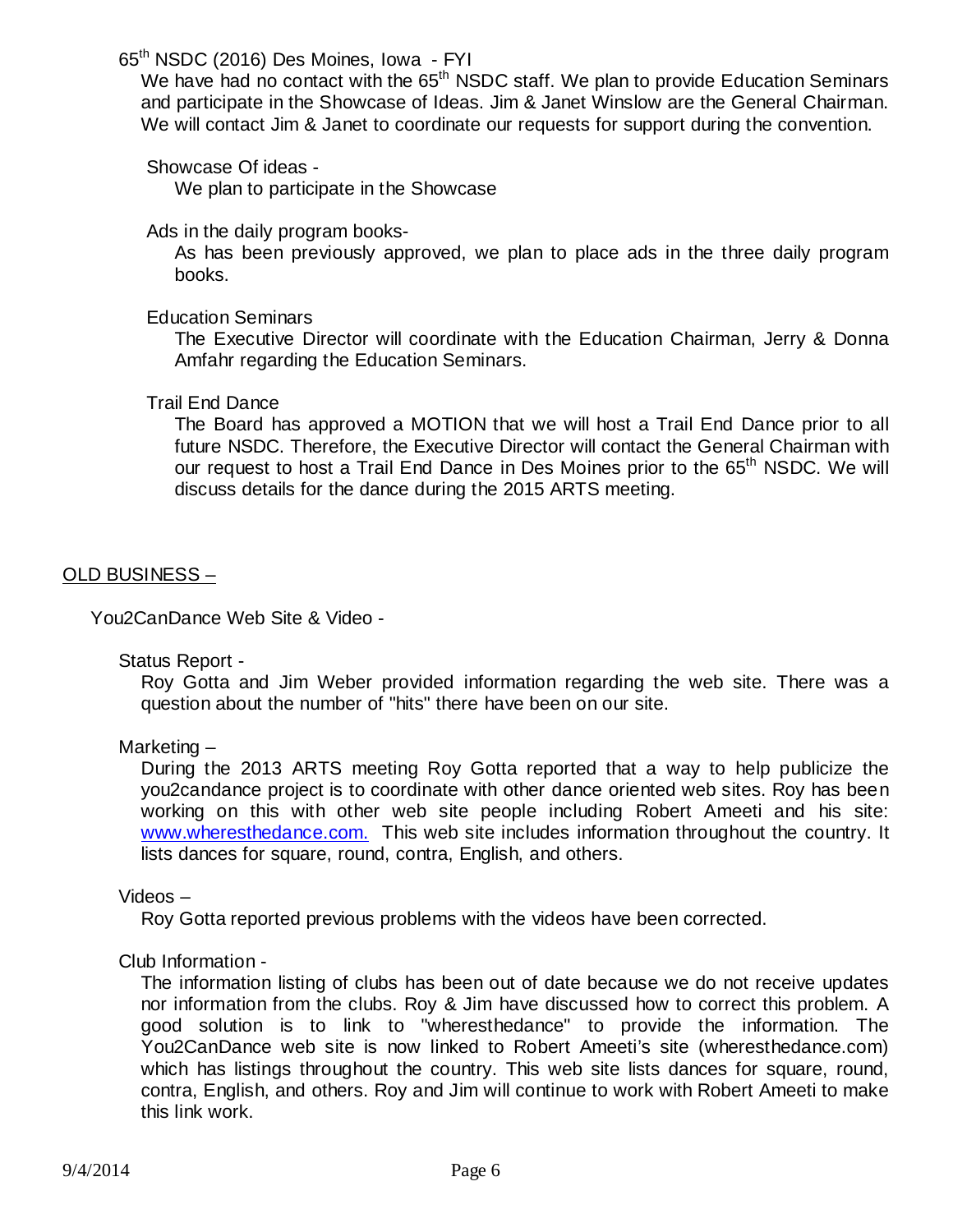## ARTS Newsletter - (FYI)

This item concerns the ARTS Newsletter which is published following each ARTS meeting and at other times as appropriate. The newsletters are published, distributed, and posted on the ARTS web site. They are also distributed through the ARTS Email Tree. The last Newsletter was the December 2013 issue.

## Publications - (FYI)

Jim Weber, ARTS webmaster, has asked each organization to check the links for the publications to ensure accuracy. He has also asked the reps to review the list of publications to verify the validity of the information and send any changes to Jim Weber. All attendees were asked to visit the ARTS web site and check the validity of the links to Member web sites and their listing of publications.

## ARTS-Dancetravel.com – (FYI)

The ARTS Travel web site has been paid until 2018. Discussion of this item continues to center around doing a better job of publicizing the service and encouraging people to use the site. The Executive Director will continue to publicize through the ARTS Email Tree, the newsletter and the website. Jim Weber reported we have not received any income from the site for a very long time. There was discussion that YTB Travel has been in bankruptcy which could explain why we have not received any funds.

## Dancing Fact Sheet – (FYI)

The Dancing Fact Sheet was updated in 2013 and is available for printing from the ARTS website. The web version has a "fill in" box to personalize with an association's local information. We plan to distribute the Fact Sheet at all future NSDC and USAWest conventions and publicize to other organizations to help publicize The ARTS.

The ARTS Officers approved printing the updated Fact Sheet. Jim Weber reported we printed 5,000 copies. They will be available for distribution at NSDCs and USAWest conventions.

## ARTS Grant Program - FYI

This item concerns the ARTS Grant Program which provides financial assistance to clubs, associations, or other groups which host meetings to bring dancers, callers, cuers, and others together to discuss various aspects and concerns facing the dance activity. The guidelines for the Grant program have been approved, published, distributed, and posted on the ARTS web site. A Power Point presentation is available and can be provided electronically.

## EDSARDA Request -

In July 2013 a grant request from the Eastern District Square and Round Dance Association, Inc. (EDSARDA) in Framingham, MA was approved. In August 2013 we were notified that response for their Leadership Forum was extremely lacking, with only two participants. Therefore, they decided to cancel the Forum. However, they changed the event to a Roundtable Discussion at their meeting scheduled for May 4<sup>th</sup>. The Roundtable will include an ARTS presentation. The ARTS Officers approved transferring their grant to the Roundtable. We are waiting for a report from the group.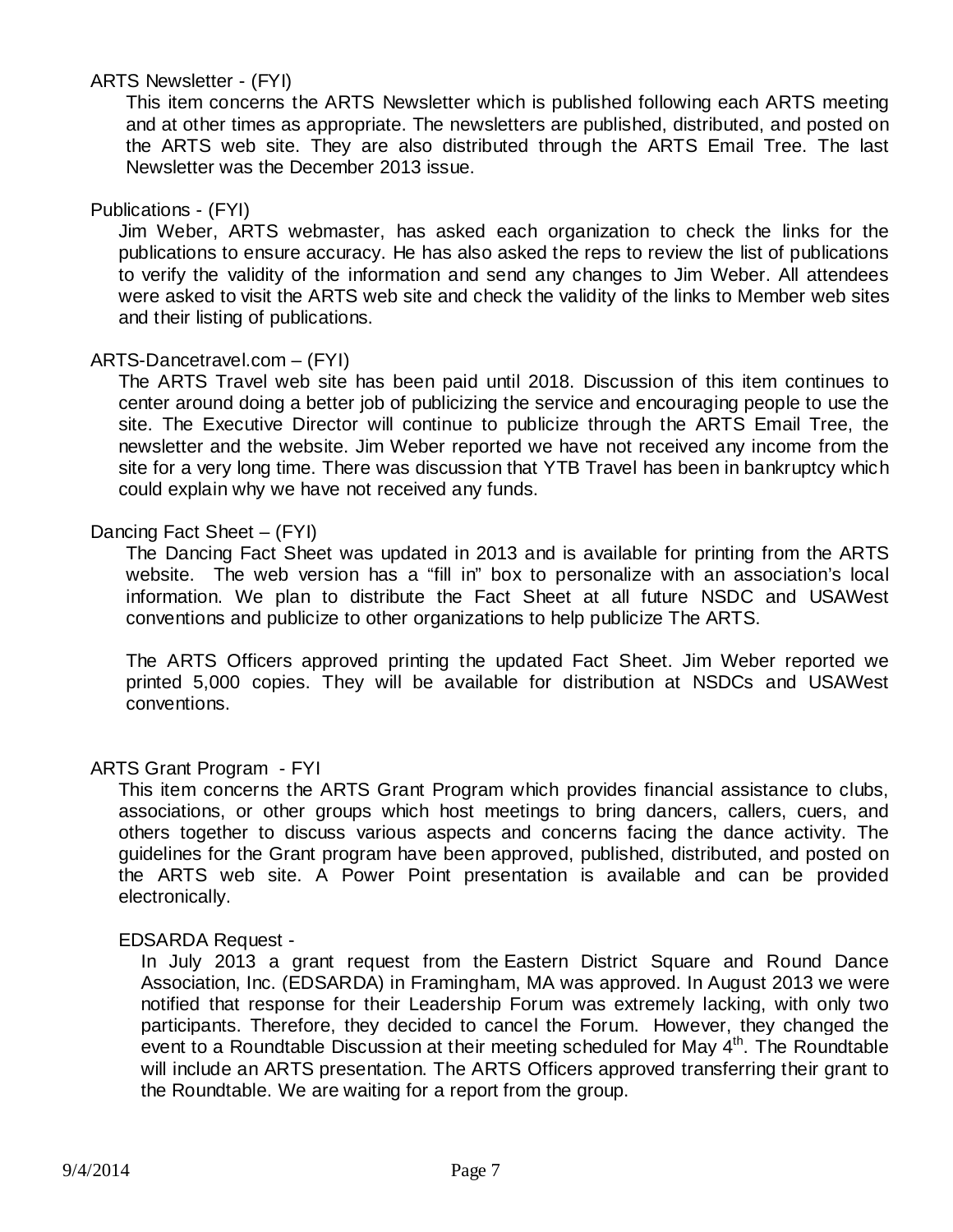SDSDA Request -

In December 2013 a grant request from the San Diego Square Dance Association (SDSDA) was received asking for a grant in the amount of \$1,000.00 for a Marketing Project to be conducted through the San Diego State University (SDSU). ARTS LOG 13- 1216-001 was created for the Board to take action on the request. The Board approved the request in January 2014.

In February 2014 we received a letter from the SDSDA with notification that the project was not accepted by the SDSU and would not be done. The letter also included the check we had sent to them.

Edythe Weber reported the SDSDA has sent a new letter stating the Marketing Project has been approved and that they request the \$1,000.00 grant be approved and sent to them.

Discussion of this item resulted in the following action by the ARTS Officers subsequent to this meeting:

*MOTION: Be It Resolved That: The ARTS Officers reaffirm and approve a grant request, as described by the San Diego Square Dance Association (SDSDA) and by Jim Maczko in December 2013, for a grant of \$1,000 to be provided to the San Diego State University (SDSU) to help fund a marketing project be approved. (MSC)*

## Publicity & Promotion -

Periodically the Executive Director sends information to the ARTS Email Tree and articles in the Newsletter with information regarding the Grant Program. The information and application are posted on the ARTS web site.

## Grant Applications -

There are no pending grant applications.

## Square Dance History Project - (Attachment 3) - FYI

In September 2011 the Board approved a grant to help fund a Square and Traditional Dance History Project in the amount of \$2,500. David Millstone is the Coordinator of the Square Dance History Project. The Country Dance and Song Society (CDSS) will administer a fund into which each group's contribution can be deposited.

David has submitted the attached status report dated April 10, 2014. His report included the attached financial report from the CDSS. The Executive Director forwarded these reports to the Board and officers on May 16, 2014.

The Executive Director was directed to provide the link to the Square Dance History web site to Jim Weber so a link to it can be posted on the ARTS web site.

## Ask ARTS -

Ask ARTS is an electronic tool by which we can provide information to the dance community about items of interest. The articles are sent to all the publications for which Jim Weber has contact information. They are also sent to the ARTS Email Tree maintained by the Executive Director. We have published eleven Ask ARTS articles on a wide variety of subjects. Discussion of this item resulted in agreement to publish an article with information about the Re-Image square dance project. It was recommended that we reissue some of the past articles.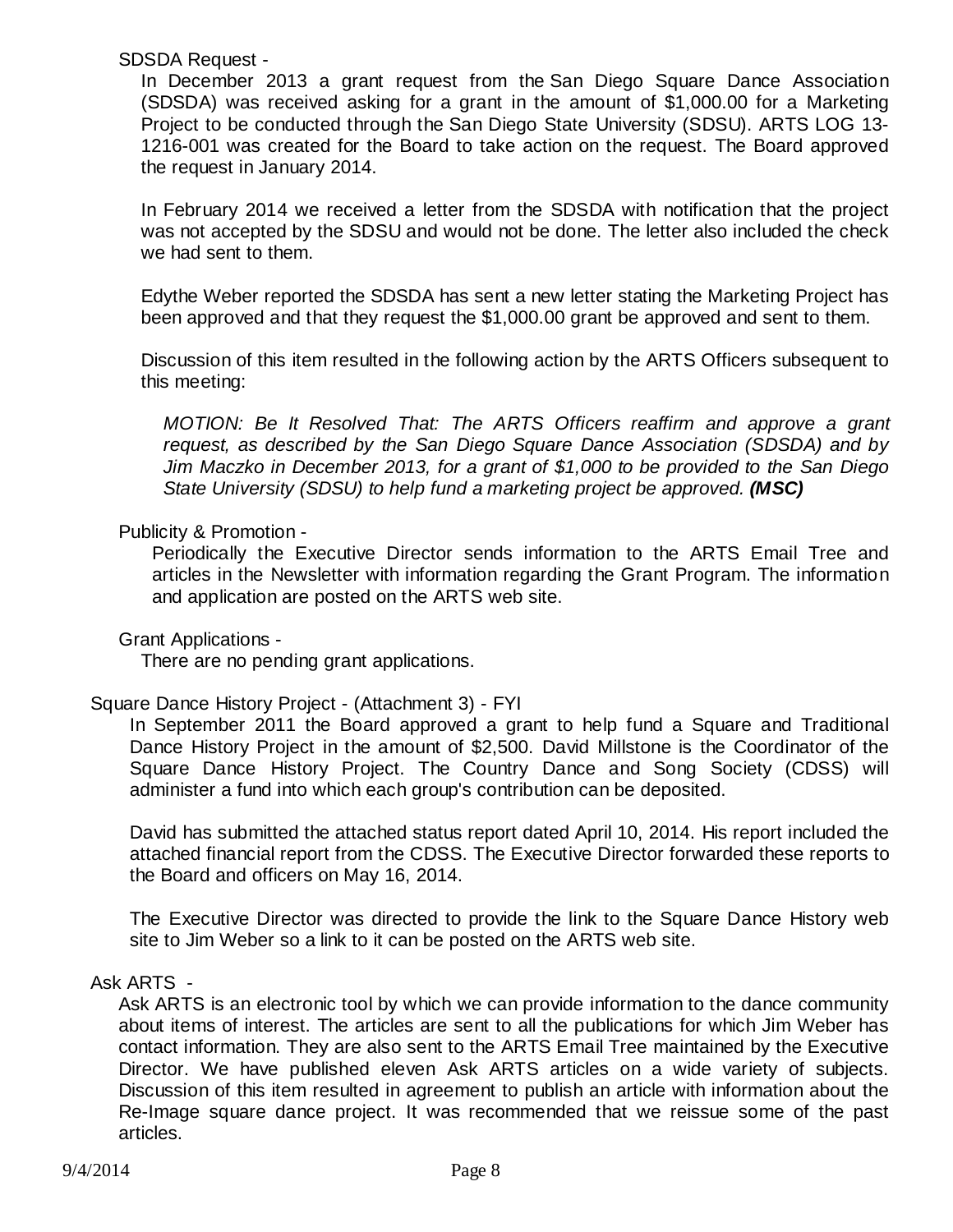ARTS Tri-Fold Information Brochures –

Discussion of this item resulted in agreement that the two versions of the Tri-Fold need to be updated and printed. Erin Byars has agreed work on the update. the Executive Director will coordinate gathering the information. A decision regarding printing will be made later.

## Nationwide Benefit Dances -

This item concerns nationwide fund-raising dances to benefit The ARTS. There have been several dances which have resulted in donations of approximately \$10,000. Discussion of this item has resulted in general agreement that ARTS will support future dances. Previous agreement has been that the following factors will help make the dances and fund raising efforts better. These changes include: 1) Better publicity, 2) More flexibility in scheduling dances, and 3) Make this an annual event. Discussion of this item during the 2013 ARTS meeting resulted in agreement that we need to identify someone to take the lead for this project. At this time, we do not have a lead for this project.

Discussion of this item resulted agreement that the Executive Director will use the ARTS Email Tree to update the purpose of the benefit dances and identify what the donations will be used for. This information will be distributed through the ARTS Email Tree, Ask ARTS articles, and the ARTS Newsletter. This effort will include publicity for the project and encouragement to others to host benefit dances.

There was also discussion of the fact that there are groups which did host benefit dances, collected money, and sent the money to us. There was a major mistake in that we did not acknowledge the donations, nor did we inform the dance sponsors what the money was to be used for. The result of this oversight is that these groups will, most likely, not host dances in the future.

#### ARTS Electronic Mailing Tree - FYI

This item concerns an electronic system to not only help publicize The ARTS, but more importantly, establish a communication system to distribute information relating to the activity to the dancing community. The eventual goal is to have a system which will link the ARTS to every square dance club in the USA, and possibly outside the USA.

The initial work of requesting potential contacts around the country to agree to serve as ARTS Email Tree contacts has been completed. There are now 48 Email Tree contacts who cover 35 states/areas. There are contacts for the following areas: Alaska, Arizona, California, Colorado, Connecticut, DelMarVA, Delaware Valley, Florida, Hawaii, Iowa, Idaho, Illinois, Kansas, Kentucky, Massachusetts, Maryland, Michigan, Minnesota, Missouri, North Carolina, Nebraska, Nevada, New York, Ohio, Oklahoma, Oregon, Pennsylvania, South Carolina, Tennessee, Texas, and Nova Scotia in Canada. The Executive Director will continue to contact potential Email Tree members. The goal is to have at least one or two contacts in each state.

## TechSoup Software -

This item concerns TechSoup, an organization which provides computer software to 501(C)3 non-profit organizations at a very substantial reduction in cost. Jim Weber coordinates the TechSoup software requests for the Board. There are certain limitations and requirements which must be met by the receiving organization. We are limited to two orders per year. Jim has submitted one order already this year. Board Members who would like software as part of this program, were requested to contact Jim to determine what is available and if it is possible to order.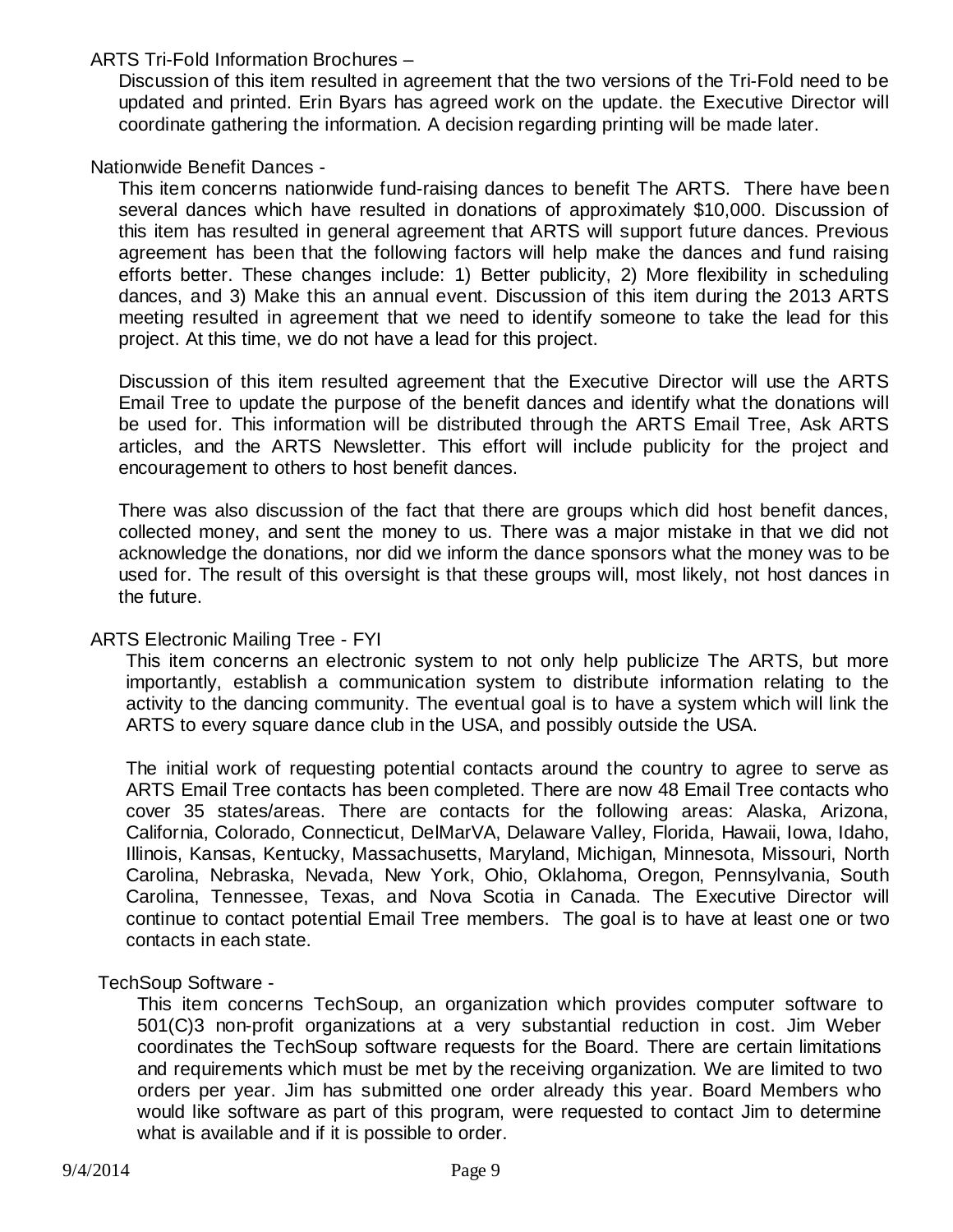## ARTS Laptop Computer -

This item concerns a discussion of the laptop computer Edythe Weber uses for her duties as the ARTS Treasurer. Edythe reported the computer is very old with the Windows Vista operating system. There was some discussion regarding the possibility of upgrading the operating system to Windows 7 or Windows 8. There was agreement that upgrading the operating system was not the best option. Discussion of this item resulted in the following MOTION:

*MOTION: Be It Resolved That: Jim & Edythe Weber be authorized to purchase a new laptop and appropriate software for use by the ARTS Treasurer; total cost not to exceed \$500.00. (MSC)*

## Facebook Account -

During the June 2010 meeting Jim Weber reported the ARTS had established a Facebook account. It was suggested that all ARTS Governing Board Members should become a "friend". There was agreement that this could be a marketing venue for the ARTS Grant events. There has been very little, if any, activity on this account. A brief discussion of this item resulted in a request that

The Executive Director contact Eric Henerlau to gather information about how Facebook operates and how to best take advantage of this resource.

## Executive Director Term Of Service -

During the 2011 ARTS meeting the Board approved a Motion that the Executive Director would be a separate position which will serve at the pleasure of the Board. The current procedure is for the Board to review and vote on this matter during the annual meeting. Discussion of this item resulted in the following MOTION:

*MOTION: Be It Resolved That: Jerry Reed be approved as the ARTS Executive Director for the period of July 1, 2014 through June 30, 2015. (MSC)*

## ARTS Awards - FYI

This item concerns ARTS awards which are intended to recognize people who provide outstanding or continuing support to the ARTS or the dance activity. The Guidelines and Procedures for the "Patron of the ARTS" award were approved and have been posted on the ARTS web site. The Executive Director has announced this item in the Email Tree and Newsletter and plans to continue additional publicity.

At this time there have been no nominations for the Patron Of the ARTS award.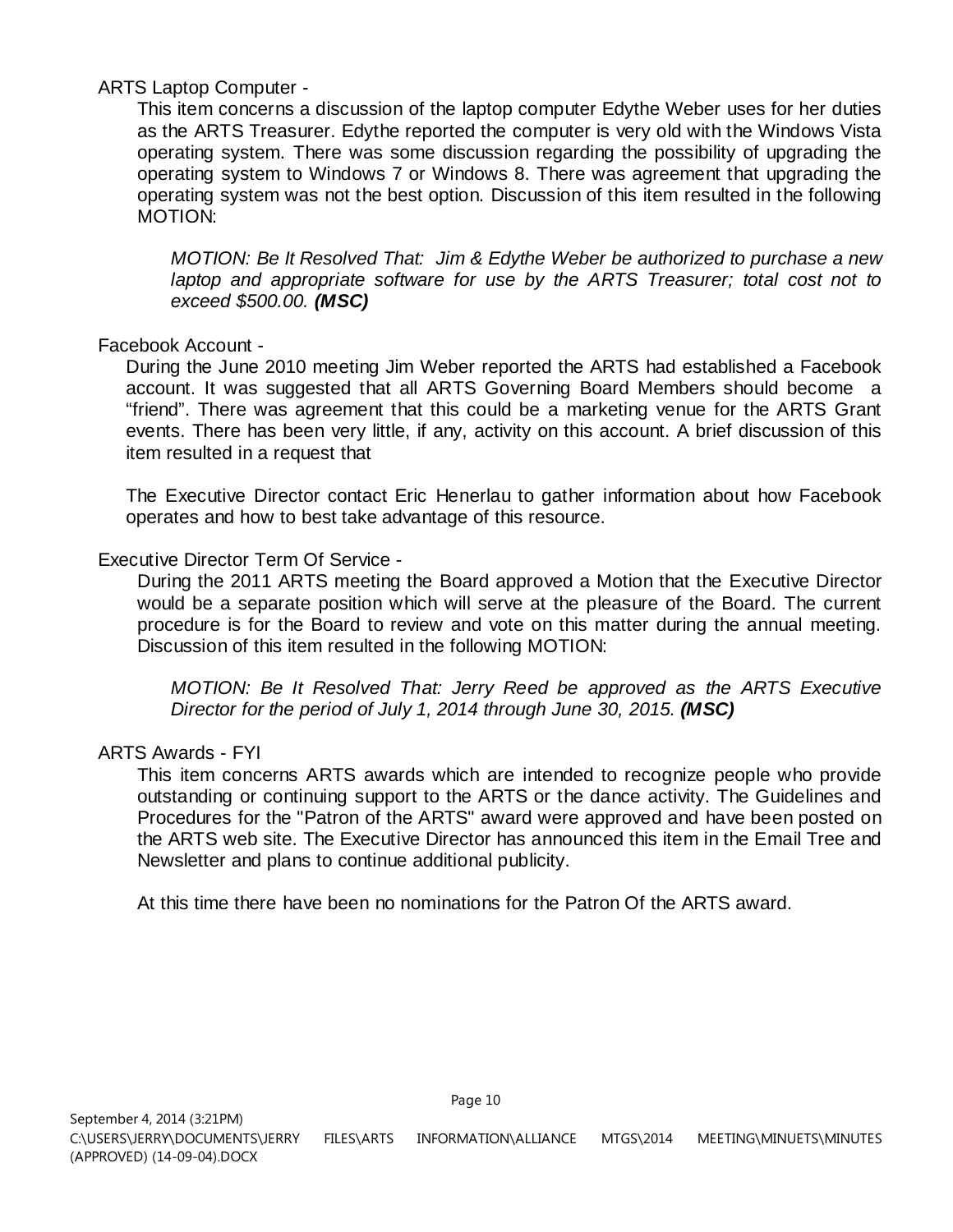\$100,000 Club -

This item concerns a suggestion to get 1,000 donations of \$100 each totaling \$100,000. Discussion of this item during the 2010 March ARTS meeting resulted in agreement that this is a great idea but it needs a lot more advertising. There has been very limited interest in this issue.

During the 2012 ARTS meeting the Board approved a MOTION that the \$100,000 club idea be tabled until such time as there is renewed interest. Because this MOTION was approved, the Executive Director recommended we return the money donated to the project with a letter of explanation to the donors and that this item will be removed from future agenda. No action was taken regarding this recommendation.

Discussion of this item during the 2013 ARTS meeting resulted in the following agreements:

- 1) There are currently three Members (Harry Nelson, Bill Flick, and Ron Holland)
- 2) Consider a name change (\$100 Club was suggested)
- 3) Promote through Email Tree, Newsletter, Ask ARTS, and other media
- 4) Publicity needs to stress ARTS is a 501 (c) (3) IRS corporation
- 5) Need to provide information about how the money will be used
- 6) Betsy Gotta suggested finding someone outside the Board to lead this project
- 7) Gordon Macaw will send AJH information to the Board for information
- 8) Gordon will contact previous donors to ask if one of them will take the lead

During discussion of this item, Roy Gotta reported he may know a person who would be willing and able to take the lead for this project. Roy agreed to contact this person and report what he finds out.

#### The Nest -

This item concerns a proposal for a new recruiting/marketing plan and proposed lesson system for Square Dancing. This proposal is being promoted by Dale Bennett of THE NEST (web site – the-nest.com; Email – dale@the-nest.com) The Board previously reviewed this issue via ARTS LOG 13-0424-001 (ARTS and The Nest).

The basic idea of the proposed teaching system is to provide the opportunity to continuously publicize new dancer classes and allow new dancers to join a class at any time throughout the year. A participating club will need a cadre of knowledgeable and capable "Narrators." These "Narrators" need to be experienced dancers who will show/demonstrate/teach new dancers the moves which can be taught using one or two couples. The caller will be in charge of the class and will be the "Instructor" to review, teach, and call all moves. Using music, the caller will provide review/practice and dancing for all moves, including those previously introduced by the "Narrators." The Nest teaching system is being tried in a couple of locations. None of these locations have enough experience at this time for a meaningful report on the program.

Page 11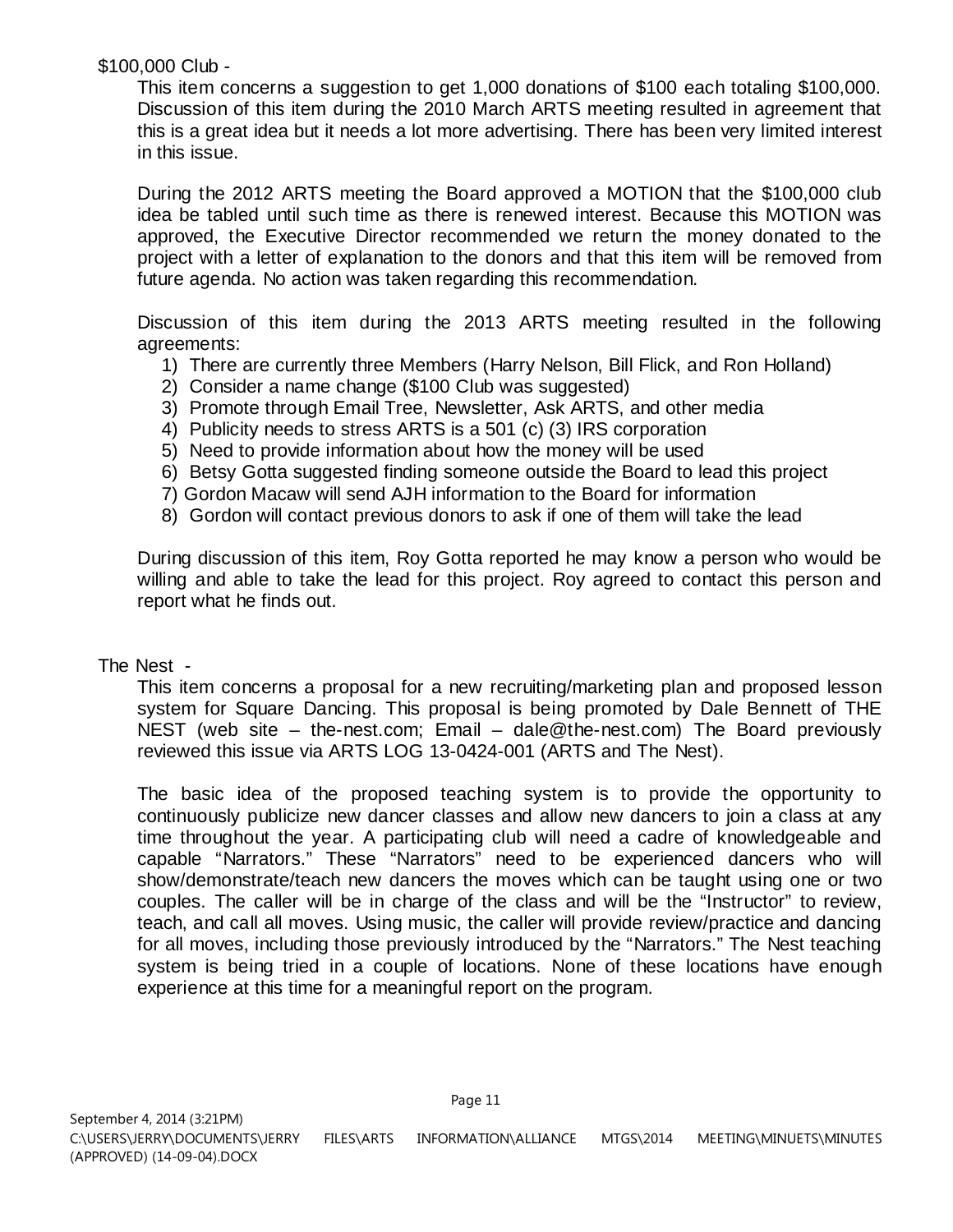During discussion of this item Jim Taylor reported he and Dale have discussed the common goals and activities of The Nest and the ARTS Re-Image project. Jim was asked to continue contact with Dale to determine how we can work together. Jim will keep the Executive Director informed of progress or problems.

## Modernized Clip Art -

This item concerns a request that we review existing Clip Art used to help promotion and publicity efforts; primarily flyers and other print media. Although there is a vast amount of Clip Art available for no charge on the web, it is agreed that much appears to be dated. ARTS LOG 12-0325-001 (Dancing Clip Art) was submitted for the Board to review, discuss, and vote on a MOTION to commission an artist to create modern clip art; the MOTION was not approved. Discussion of this item resulted in agreement that this item will be removed from future agenda.

## Re-Imaging Square Dancing -

This item concerns a project to Re-Image Square Dancing. This idea was first raised by Ken Ritucci during an NSDC Keynote Speech and was presented to the ARTS Board by Jim & Judy Taylor. Over the past couple of years there has been a large volume of email dealing with this topic and Jim & Judy have done a tremendous amount of work.

The goal of this project is NOT to make changes to the square dance activity. The overall goal is to enhance a positive perception of the activity among non-dancers in an effort to bring more people into the activity.

Some of the initial ideas suggested include: 1) Create an independent committee to start the work needed for this effort; 2) Create a "Brand" non-dancers can recognize and relate to; 3) Create a new recognizable logo; 4) Create a new slogan; 5) Investigate a professional Re-Imaging company; and 6) Use ARTS Education Seminars during the 63<sup>rd</sup> NSDC in Little Rock to publicize the project.

During the 2013 ARTS meeting a committee, charged with gathering & discussing ideas and formulating an action plan, was created. Jim & Judy Taylor agreed to chair this committee.

Jim & Judy have been very active working on this project. They have contacted two Re-Imaging companies and requested a proposal from both to provide Re-Imaging services. ARTS LOG 14-0113-001 (Re-Branding Proposals) was created for the Board to review, discuss, and vote on the proposals from both companies. The result of this LOG was that neither proposal was approved and that this item would be added to the agenda for the 2014 ARTS meeting.

On May 15, 2014 the Executive Director sent a status report to the Board with information about the progress of this project. On May 17, 2014 Jerry sent a status report to the ARTS Email Tree.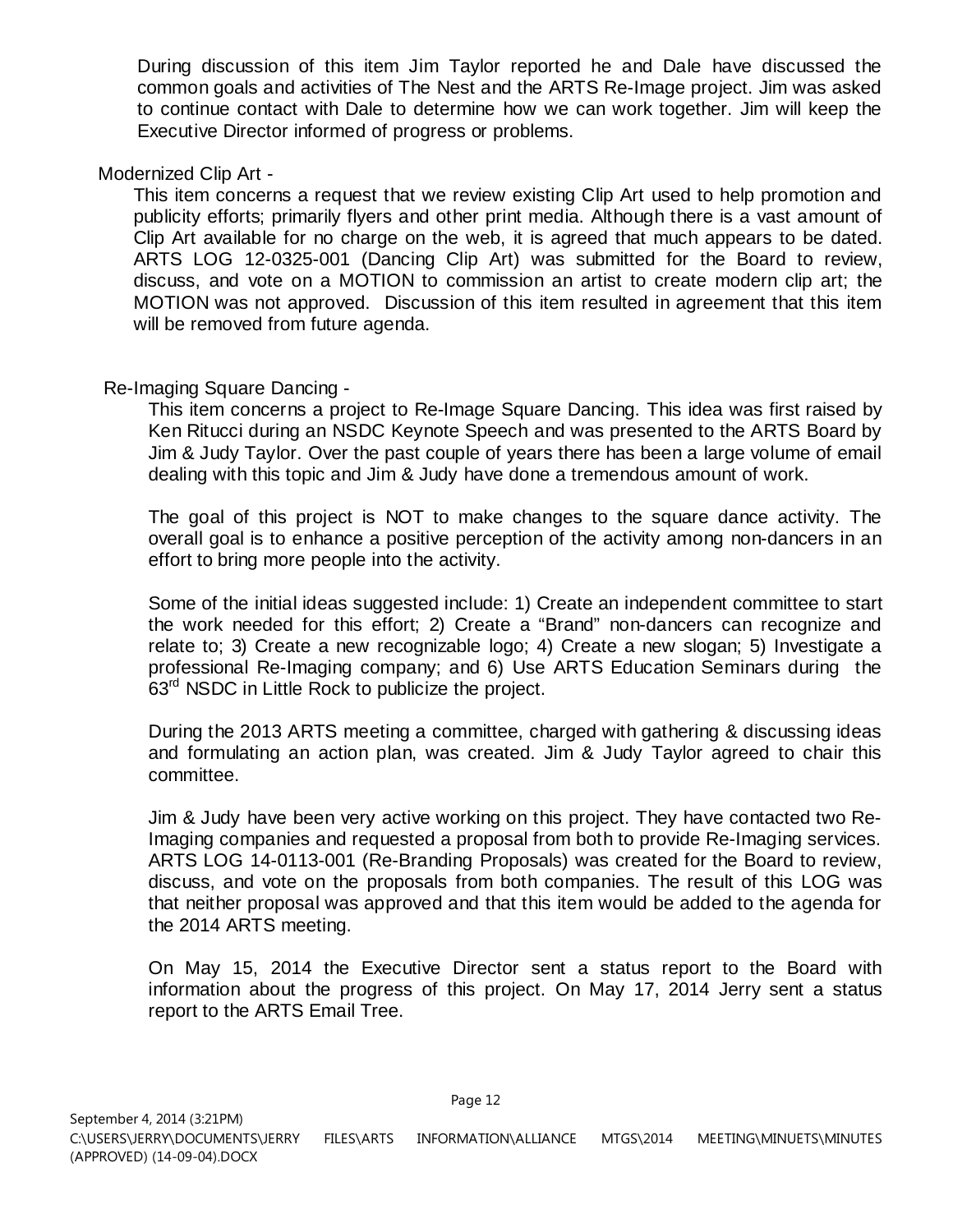The presentation of the Re-Image information by Jim & Judy at various venues has been received with strong support. This support includes a large number of people who have indicated they are willing to work on the project.

The CALLERLAB Marketing Committee is in the process of updating the Marketing Plan first introduced in 2005. The updated plan and work by the CALLERLAB Marketing Committee will include production of marketing and promotion materials which can be provided to clubs and other organizations. The clubs will be encouraged to use the materials and ideas in their promotion efforts.

As noted below, Jim & Judy have accomplished a remarkable amount of work on this project. Roy Gotta, Jim Weber, Scot Byars, Jim Mayo, Jim Maczko, and Jerry Reed have been working with Jim & Judy on this project. There has been major progress including:

- 1) Creation and distribution of a Five Year Plan
- 2) Creation and distribution of the Power Point file
- 3) Creation of handouts of the Power Point file
- 4) Identification of candidates for a Re-Imaging company
- 5) Initial plans to conduct an online survey to collect data for the Re-Imaging company
- 6) Identification of an online survey company (FluidSurvey \$30/year thru TechSoup)
- 7) Identification of a second online survey service thru Scot Byars
- 8) Creation of questions for the online survey
- 9) Implementation of the online survey requests sent to nearly 1,000 dancers
- 10)Creation and distribution of reports of the results of the FluidSurvey online survey
- 11)Creation of a list of potential helpers
- 12)Creation of initial information to be provided to selected dance leaders
- 13)Creation of a "Re-Imaging" page on the ARTS web site

Jim & Judy reported they have had contact with Robert Ameeti and Dale Bennett to establish a way to send information and requests for help to dancers and clubs. Information would eventually include marketing ideas and materials. Dale indicated he has collected much of the contact information and has agreed to share with Jim & Judy. There was a brief discussion of the contact information the NEC has; this information is for dancers. There was agreement that there are various and many ways to get contact information.

Jim & Judy have contacted nearly 1,000 dancers with a request to participate in the survey. There has been a very good response rate with a wealth of information. The Executive Director was requested to send the survey response report to the Board and visitors.

There was agreement that each club should establish a position as a "Publicity" person to post specific and generic square dance information online using FaceBook, Twitter, and other online social media resources. This online social activity is intended to increase awareness of our activity via the internet.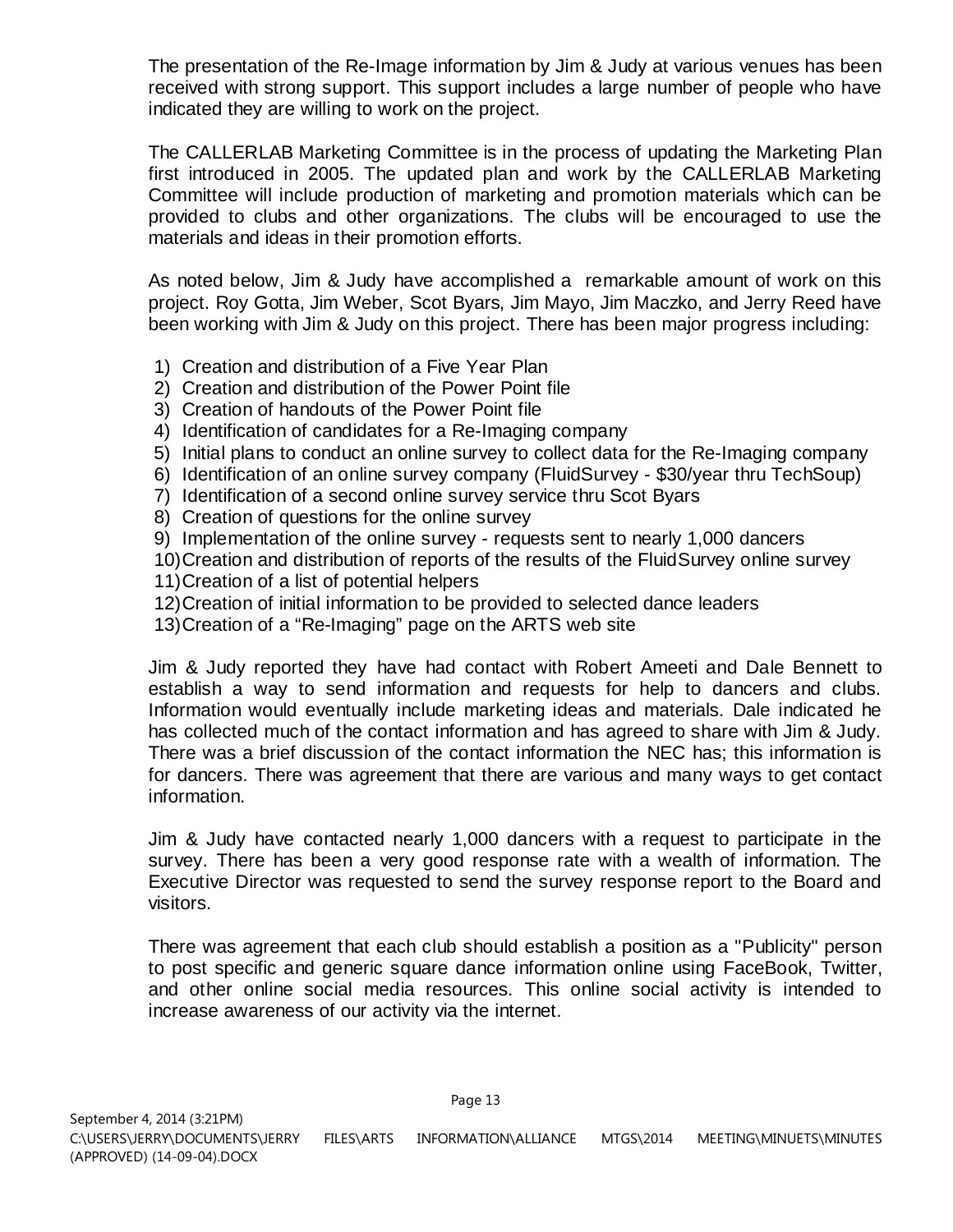Jim & Judy are planning to request donations to help fund a "Marketing Coach" to help develop marketing strategies and ideas which will support the Re-Image project. There was agreement that such donations should be made to and distributed through the ARTS to allow donors to take advantage of the 501 (c)(3) IRS status of the ARTS.

Selection of Re-Imaging Company - (Attachment 4 & 5)

This item concerns review, discussion, and vote on the proposals we have from two Re-Imaging companies - Hanna Design and SPUR. Jim & Judy Taylor have met with both companies to discuss the goals of the project and to get input from them.

Hanna Design is located in Greenwood Village, CO and advertizes as the one-stop provider of graphic and logo design services.

SPUR is located in Littleton, CO and advertizes they provide support for brands that value clear positioning, strong messaging, and striking aesthetics to help clients achieve their full potential.

Two proposals have been submitted for consideration:

- 1) SPUR with a base cost of \$7,000 (Plus Possible additional costs)
- 2) Hanna Design with a base cost of \$6,000 (Plus Possible additional costs)

The following points were discussed during this meeting:

1) The final contract should be reviewed by a lawyer prior to signing

2) There should be serious consideration of the possibility that no contract should be approved at this time

3) If we do not contract with a Re-Imaging company - we should consider using resources within the square dance activity

4) We need to consider input from all geographic areas of the activity, because there are major differences among different areas

5)If we do retain and contract with a Re-Image company, The ARTS must retain ownership of the final product from the contract - to include logo and slogan and that The ARTS can determine how to use the materials created, with no restrictions

Extensive discussion of this item resulted in the following MOTIONs:

*MOTION: Be It Resolved That: The Officers be authorized to determine which of the proposals from the Re-Image companies (Hanna and SPUR) up to \$7,000.00 will be approved. The Officers are directed to ensure that the ARTS retains ownership of final products including proposed logos and slogans and that other concerns from the Board discussion during the 2014 ARTS meeting are considered. (MSC)*

*MOTION: Be It Resolved That: Expenditure of funds to cover the cost of a lawyer to review the final contract be approved. (MSC)*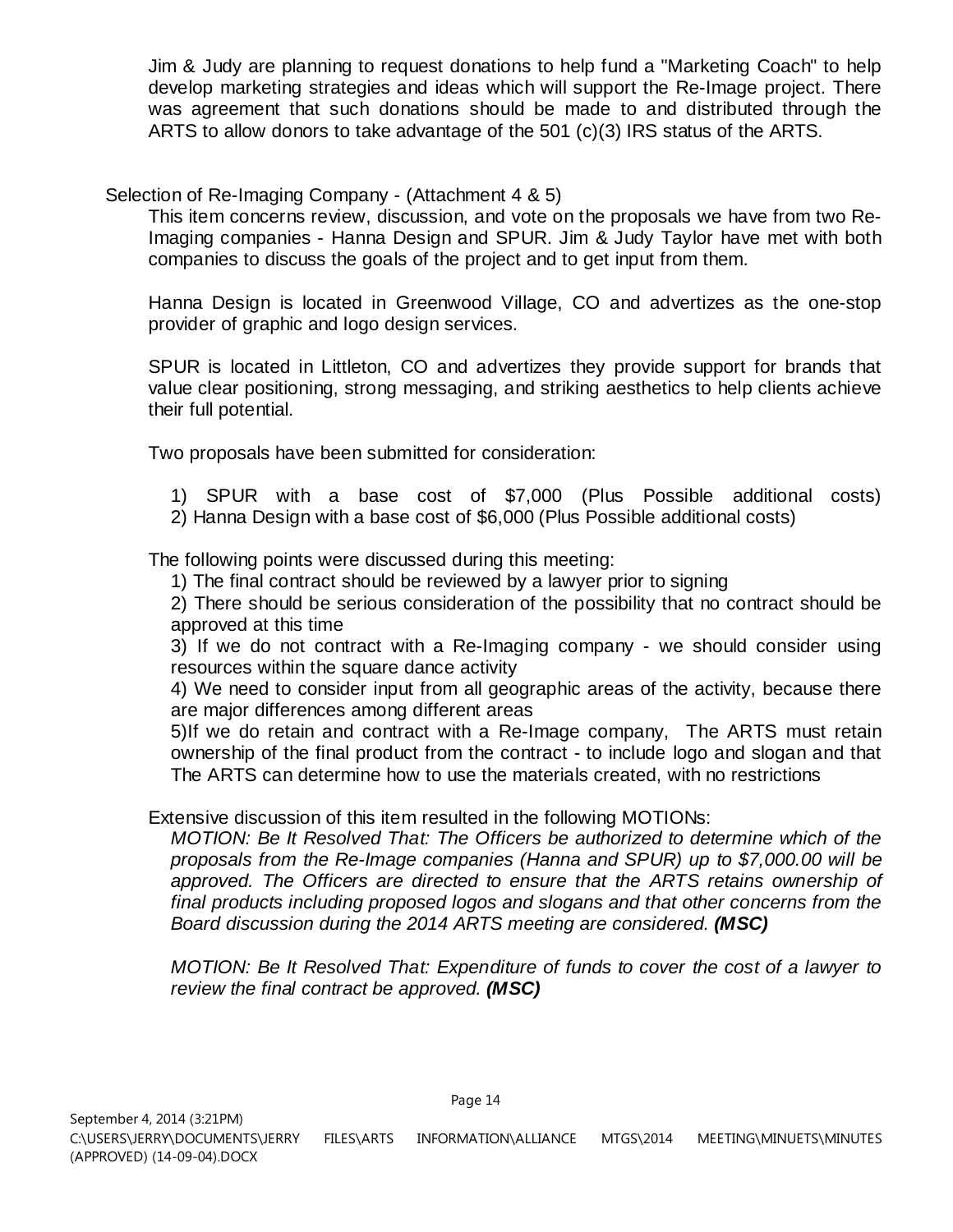NEW BUSINESS –

Chairman Betsy Gotta opened discussion of New Business -

New Teaching Method - Modern Pattern Dancing –

This item concerns a report and description of a new method for teaching square dancing. Scott Brown, his son Shawn and Lisa Minton are from the Pittsburg area in Western Pennsylvania. They have developed and implemented what they believe is a new way to introduce and teach square dancing. They are using the term "Modern Pattern Dancing" and not square dancing. They believe this term better describes what they are doing. Their marketing and publicity includes a very attractive web site which contains a lively video, several still photos, an area for Frequently Asked Questions, and other features. The video was posted on YouTube and Craigslist and has been very popular.

On their web site: http://goldrushrecords.org/page28.html they describe Modern Pattern Dancing as follows:

Modern Pattern Dancing combines the simplicity and excitement of Contra dancing with the versatility and smoothness of Modern Western Style Square Dancing. It is danced to modern music ranging from Country to Hip Hop and is not confined to square formations.

Pairs, Triangles, Rectangles, Hexagons, Kaleidoscopes, Sicilian Circle and many others formations are also employed.

Modern Pattern Dancing was developed to make the social and physical benefits of traditional folk dancing more accessible to everyone. To accomplish this it needed to be fun, easy to learn, and not beyond the physical capability of most people. There is no formal lesson or class. Dancers learn as they go according to their experience level and will begin dancing with us the moment they walk in the door. Calls and concepts are taught in a way that provides dancers with a dynamic and rewarding dance experience from the entry level on up. The individual dancer controls the level of physical impact by dancing according to their comfort level

They do not have any dress code and welcome all new dancers including couples, singles, and groups. They specifically say no partner is needed.

Scott spent considerable time talking about how they got started and the method they use to teach dancing. Much of his presentation included very detailed descriptions of how they teach and the sequence of the calls they teach. Part of their program is to bring the new dancers and experienced dancers together during part of the session. Scott reported their club grew to four squares.

There was agreement that the information was good, however, the details of the teaching method would be more appropriate as a presentation to callers. Eric Henerlau, CALLERLAB Executive Committee, invited Scott to make a presentation at the 2015 CALLERLAB Convention.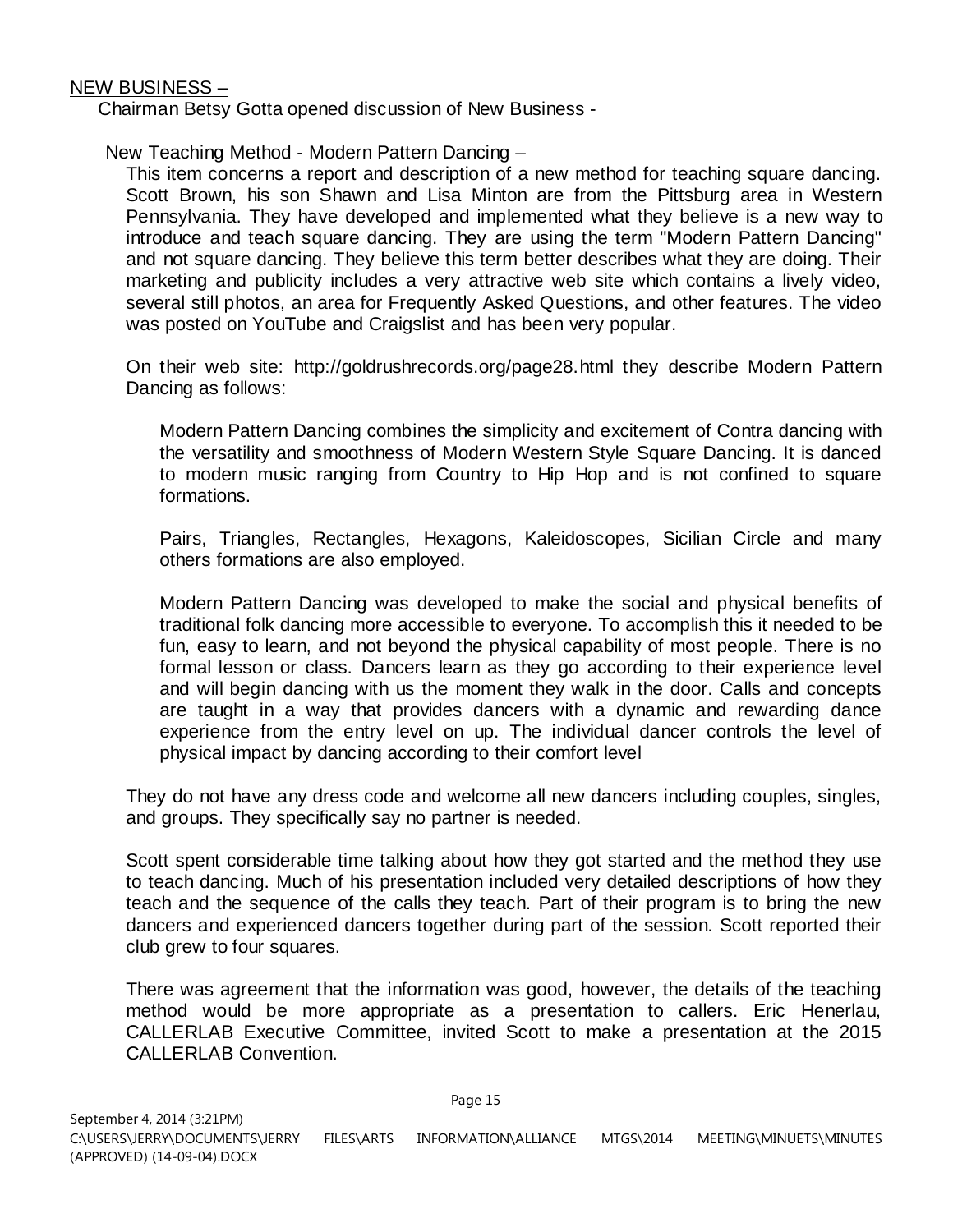TV Commercial to Advertise Dancing –

This item concerns a report from Michael Streby about new video commercials for TV he is creating. The commercials will be 30 seconds, will feature square dancing, and will promote the benefits of the activity. They will depict a number of people (dancers, callers, etc.) stating why they dance and would also show dancers of an age to appeal to particular audiences based on the program or channel that would be airing the commercial.

Initially the commercials would air in Wisconsin on FOX55. The coverage would then expand to other Midwest stations with which Michael has contacts.

There is also an opportunity to air the finished commercials on National television, on a channel being introduced on DISH & Verizon FIOS. Initial cost estimate is approximately \$10.00 per spot or roughly \$5,000 for 500. Michael is covering the cost of production and the initial airing of 100 spots. He reported additional spots would be available for the first two year for the same cost of \$10.00 per spot and that the ARTS and others are welcome to participate. There is also a possibility for Public Service Announcement (PSA) spots.

Michael has posted much of the other work he has done on FaceBook and other online resources.

Michael requested permission to include a link to the You2CanDance web site in the commercials. There was agreement that inclusion of this link would be a good idea. Discussion of this item resulted in the following MOTION:

*MOTION: Be It Resolved That: Michael Streby be authorized to add a link to the You2CanDance web site in the commercials on dancing he is creating. (MSC)*

Election - 2014/2015 Officers -

The following list of candidates was submitted for consideration and vote. Prior to the vote the Chairman opened the floor for additional nominations.

List of candidates:

Chairman - Betsy Gotta Vice Chairman - Gordon Macaw Treasurer - Edythe Weber Secretary - Cathy Smith

Discussion of this item resulted in the following MOTION:

*MOTION: Be It resolved that: The following candidates be elected as the ARTS Officers for 2014/2015: Chairman - Betsy Gotta, Vice Chairman - Gordon Macaw, Secretary - Cathy Smith, and Treasurer - Edythe Weber. (MSC)*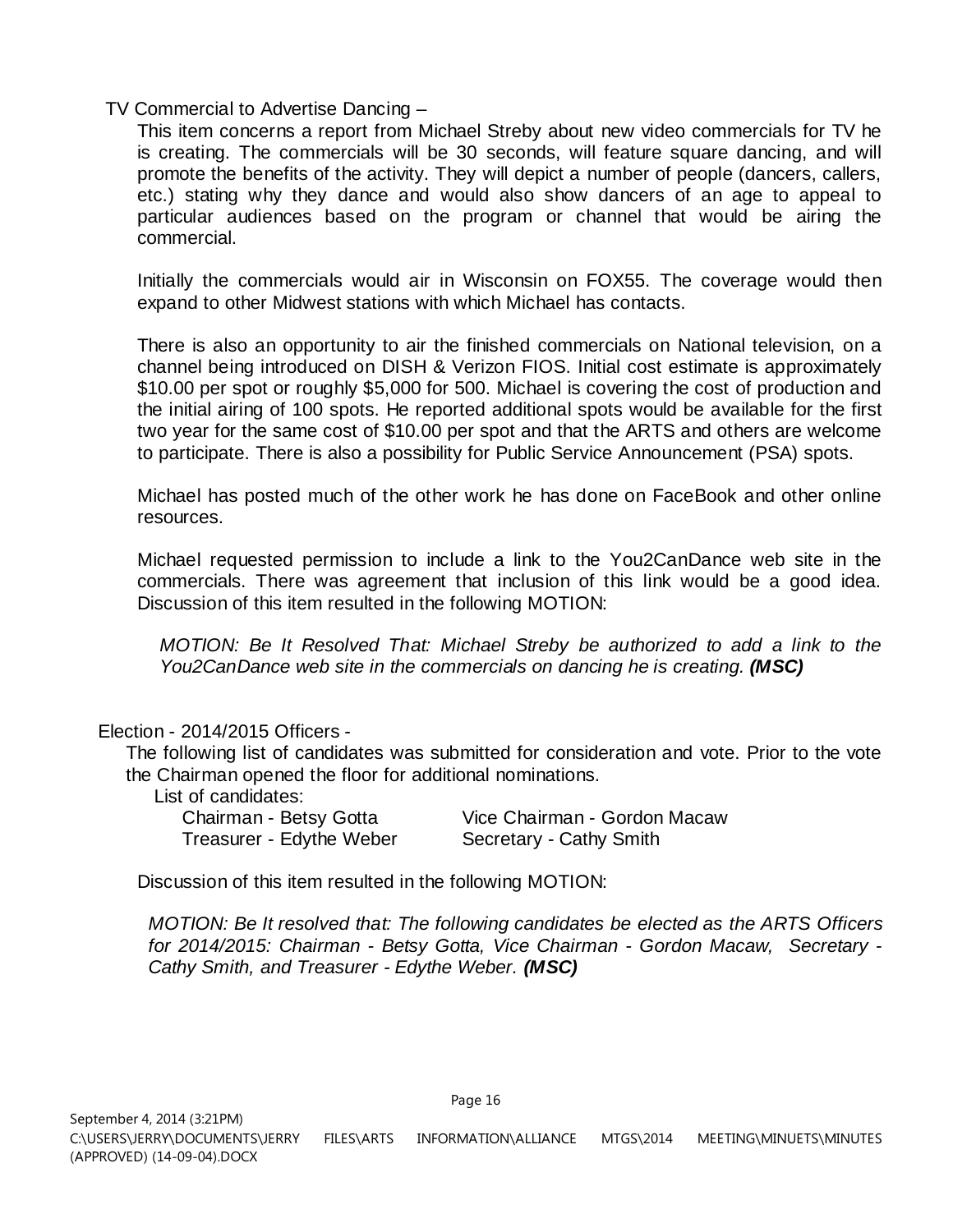## NEXT MEETING -

The following MOTION was submitted:

*MOTION: Be It resolved that: The 2015 ARTS meeting will be held in Springfield, MA on Sunday, June 28, 2015 immediately following the 64th NSDC. (MSC)* 

The Executive Director will contact the General Chairman of the 64th NSDC to request that we be provided a meeting room for the 2015 ARTS meeting.

Meeting adjourned: Sunday, June 29, 2014 at 1:00 PM.

Transcribed from audio.

Submitted by,

Jerry Reed Executive Director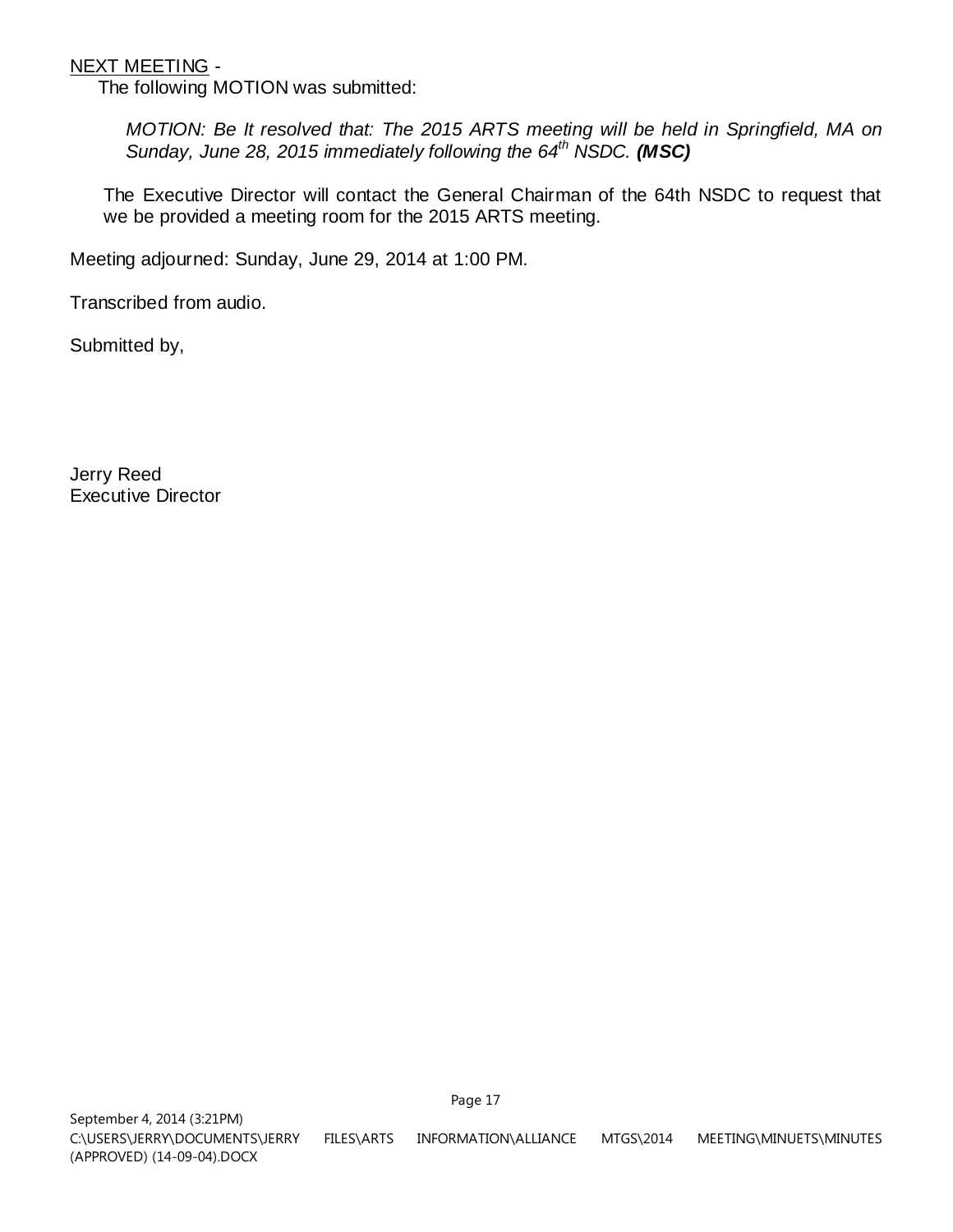# **06/28/2014 Alliance of Round Traditional and Square Dance Inc Income & Expense**

 **July 1, 2013 through June 30, 2014**

| <b>Checking Acct.</b><br>Beginning Balance July 1, 2013 | \$2,832.69            | <b>Description</b>                                                                   |
|---------------------------------------------------------|-----------------------|--------------------------------------------------------------------------------------|
| <b>Income</b>                                           |                       |                                                                                      |
| <b>Donations</b>                                        |                       |                                                                                      |
| <b>Governing Board</b>                                  | 1,000.00              | <b>USDA &amp; NEC</b>                                                                |
| <b>Donations - Other</b>                                | 175.00                | Homer Hayes/Dane Bragg                                                               |
| <b>Total Donations</b>                                  | 1,175.00              |                                                                                      |
| <b>General Operating</b>                                |                       |                                                                                      |
| <b>Tech Soup</b>                                        | 317.00                | Philips/Reed/Gotta                                                                   |
| <b>Total General Operating</b>                          | 317.00                |                                                                                      |
| Cashed in CD 5018                                       | 5,276.99              |                                                                                      |
| <b>Total Income</b>                                     | 6,768.99              |                                                                                      |
| <b>Expense</b>                                          |                       |                                                                                      |
| <b>Executive Director</b>                               | 2,400.00              | Pd thru June 2014                                                                    |
| Advertising                                             | 540.00                | 63rd NSDC Dailys                                                                     |
| <b>Bank fees</b>                                        | 84.00                 | $7 X 12$ mths                                                                        |
| <b>Internet &amp; Web Related Expenses</b>              | 99.95                 | Hosting                                                                              |
| <b>Printing and Reproduction</b>                        | 711.80                | Printing for NSDC                                                                    |
|                                                         |                       | TechSoup Order/Discs/Mailer                                                          |
| <b>TechSoup</b>                                         | 540.07                | envelopes/postage                                                                    |
| <b>Total Expense</b>                                    | 4,375.82              |                                                                                      |
| <b>Checking Acct.</b><br>Ending Balance June 30, 2014   | \$5,225.86            |                                                                                      |
| CD 3465                                                 | \$5,306.43            | renewed 6/30/12 to 2/28/13; renewed<br>again to 10/2013; renewed again to<br>10/2014 |
| CD 4657                                                 | \$5,199.26            | renewed 7/31/12 to 3/31/13; renewed<br>again to 1/2014; renewed again to<br>1/2015   |
| CD 5018                                                 | \$0.00<br>\$10,505.69 | renewed 5/31/12 to 3/31/13; renewed<br>again to 3/2014; cashed in 3/2014             |
|                                                         |                       |                                                                                      |
| <b>Total Funds Available</b>                            | \$15,731.55           |                                                                                      |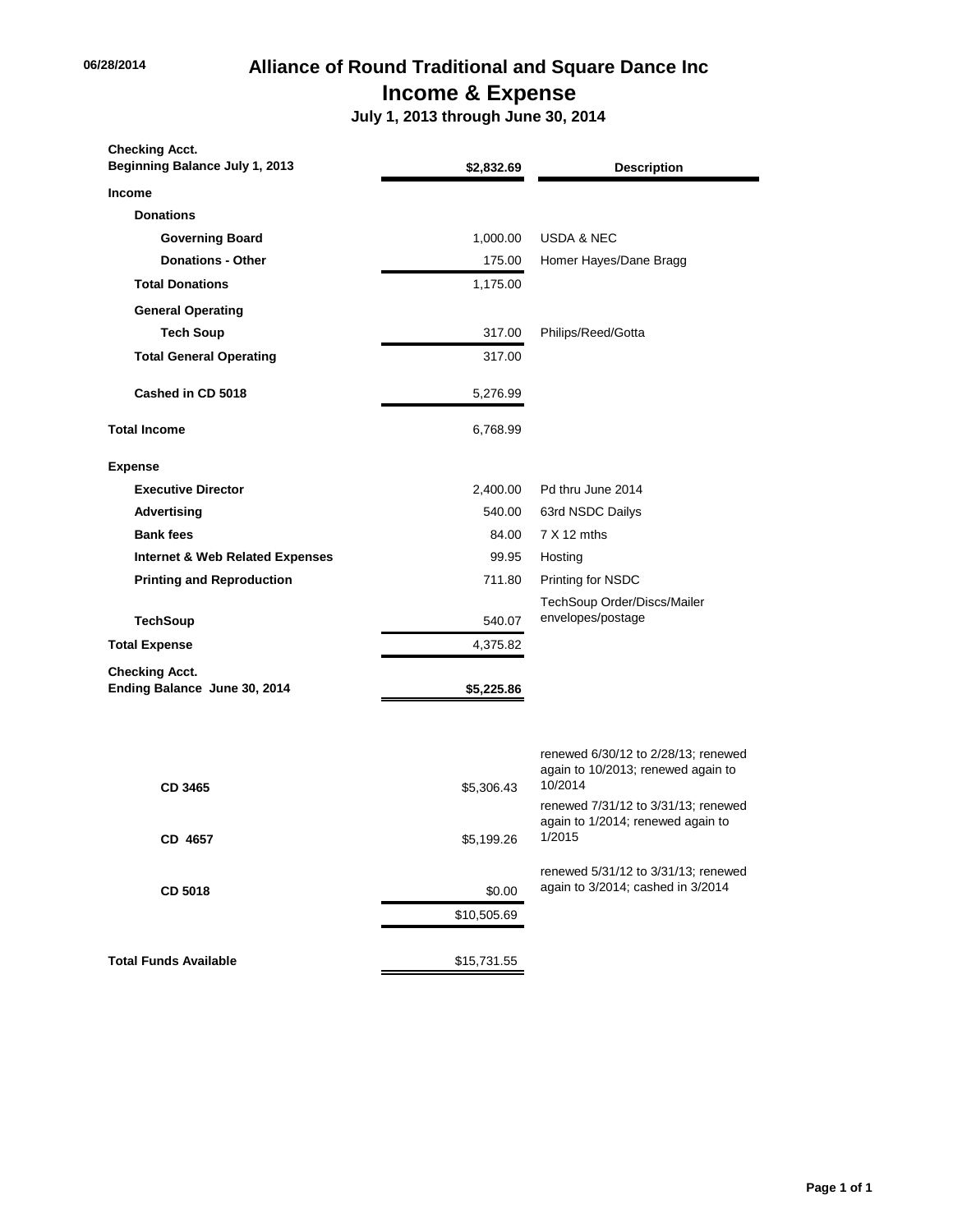## ARTS Governing Board and Officers Actions July 2013 Thru June 2014

#### **ARTS LOG**\_ **13-0702-001 (Grant EDSARDA)**

Action Completed as of 07-13-2013. The purpose of this ARTS LOG is for the ARTS Officers to review, discuss, and vote on a grant application from the Eastern District Square and Round Dance Association (EDSARDA) in Framingham, MA. The result of this LOG was approval of the following MOTION:

MOTION: Be It Resolved That: The application for an Educational Grant from the Eastern District Square and Round Dance Association to be held October 5, 2013, be approved. (APPROVED)

#### **ARTS LOG 13-0712-001 (2013 Meeting Minutes)**

Action Completed as of 08-13-2013. The purpose of this LOG is for the ARTS Board to review, discuss, and vote on the minutes of the 2013 ARTS meeting. The result of this LOG was approval of the following MOTION: MOTION: Be It Resolved That: the minutes of the 2013 ARTS Board meeting be approved. (APPROVED)

## **ARTS LOG 13-0715-001 (63rd NSDC Education Seminars)**

Action Completed as of 08-13-2013. The purpose of this LOG is for the ARTS Board to review, discuss, and vote on the Education Seminars we will be presenting during the 63rd NSDC in Little Rock in June 2014. The result of this LOG was approval of the following MOTION::

MOTION: Be It Resolved That: The descriptions of the ARTS Seminars to be presented during the 63rd NSDC in June 2014 as presented in ARTS LOG 13-0715-001 be approved. (APPROVED)

The following are the approved descriptions of the Education Seminars for the 63<sup>rd</sup> NSDC:

"Our Future - Potential - Perspective - Re-Branding efforts":

Staff - (TBD)

Description - During the past several years the ARTS has been evaluating the state of our dance activity. Our purpose has been to develop strategies to help increase awareness of our activity among the non-dancing public. In this seminar, results of our research will be referenced along with projects being explored to increase participation in our dance activity. Among the varied topics will be information regarding a proposal to "Re-Brand" square dancing. We will also discuss ARTS resources available to YOU to help YOU and your club to promote dancing, including financial assistance. The ARTS wants YOUR input and ideas for projects we can pursue to help increase the number of dancers. This session will offer a forum for idea sharing and discussion of projects currently being implemented. Come listen, share and take home ideas

"You 2 Can Dance - New Web Site and Videos":

#### Staff - (TBD)

The ARTS has created a new web site and three videos (DVDs) dedicated to attracting new dancers. This seminar will provide information regarding the following main points of this project: 1) Establish a dedicated web site, 2) Create professional, upbeat videos of approximately two minutes for each segment of the activity, and 3) The videos may be accessed through the web site and copies are available. Come join us to learn more about this project and how the ARTS is using technology to help increase the number of dancers.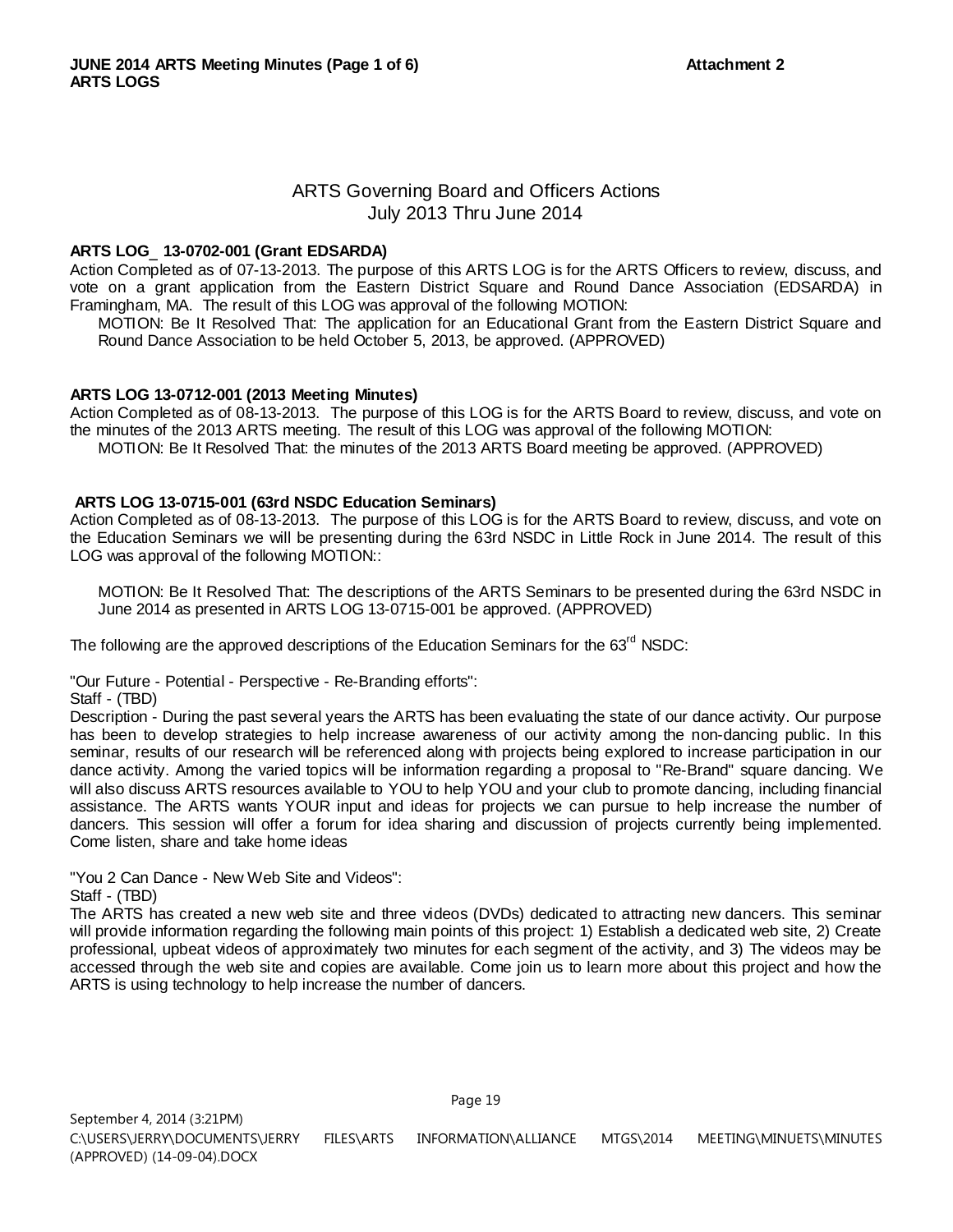#### **JUNE 2014 ARTS Meeting Minutes (Page 2 of 6) Attachment 2 Attachment 2 ARTS LOGS**

#### **ARTS LOG 13-0721-001 (Dancing Fact Sheet)**

Action completed as of 08-17-2013. The purpose of this LOG is for the ARTS Officers to review, discuss, and vote on a proposal regarding the Dancing Fact Sheet. The result of this LOG was approval of the following MOTION:

A) Printing in 2013 -

MOTION: Be It Resolved That: 1,000 copies of the Dancing Fact Sheet be printed prior to the end of 2013. These copies are intended for distribution in response to requests from the dance community.

B) Printing in 2014 -

MOTION: Be It Resolved That: The Executive Director be authorized to order the printing of a sufficient number of copies (up to 5,000) of the Dancing Fact Sheet in time to be distributed during the NSDC and USAWest conventions to be held during 2014. The number of copies will be determined after we have contacted the conventions regarding distribution of the Fact Sheet at the conventions

#### **ARTS LOG 13-0729-001 (Rebranding Conf Call)**

Action completed as of 08-22-2013, The purpose of this LOG is for the Board and others to identify and commit to a date for their participation in a conference call to discuss the issue of Rebranding our dance activity. The results of this LOG were agreement that 28 AUG 2013 was the most popular date for a conference call. However, there was additional information received which impacted this issue. This additional information was introduction of the subject of a contract from Marcel of SPUR. This is the company in Colorado Jim Taylor has been working with. **The bottom line is that there WILL NOT be a conference call on August 28, 2013**

#### **ARTS LOG 13-0804-001 (August 2013 Newsletter)**

Action completed as of 08-28-2013. The purpose of the LOG is for the ARTS Officers to review, discuss, and vote on the August 2013 ARTS Newsletter. The result of this LOG was that the Officers approved the following MOTION: MOTION: Be It Resolved That: The August 2013 ARTS Newsletter be approved. (APPROVED)

#### **ARTS LOG 13-0806-001 (Grant Req MO S&R Dance Fest)**

Action completed as of 08-31-2013. The purpose of this ARTS LOG is for the ARTS Officers to review, discuss, and vote on a grant application from the Missouri Square & Round Dance Federation. The results of this LOG was approval of the Grant request as indicated below::

DATE of Seminar or Event: October 11,12, 13, 2013

DESCRIPTION

The seminar will be on Saturday afternoon, October 12, 2013 at the Missouri State Festival in Sedalia, MO. The seminar will be 1 hr long with Jim Weber presenting the information. This is to inform the dancers about ARTS and their programs that can be used for promoting dancing. Missouri Clubs needs this information as the number of dancers are declining.

MOTION: Be It Resolved That: The application for an Educational Grant from the Missouri Square & Round Dance Federation to help with the expenses for an educational event in October 2013. Be approved. (APPROVED)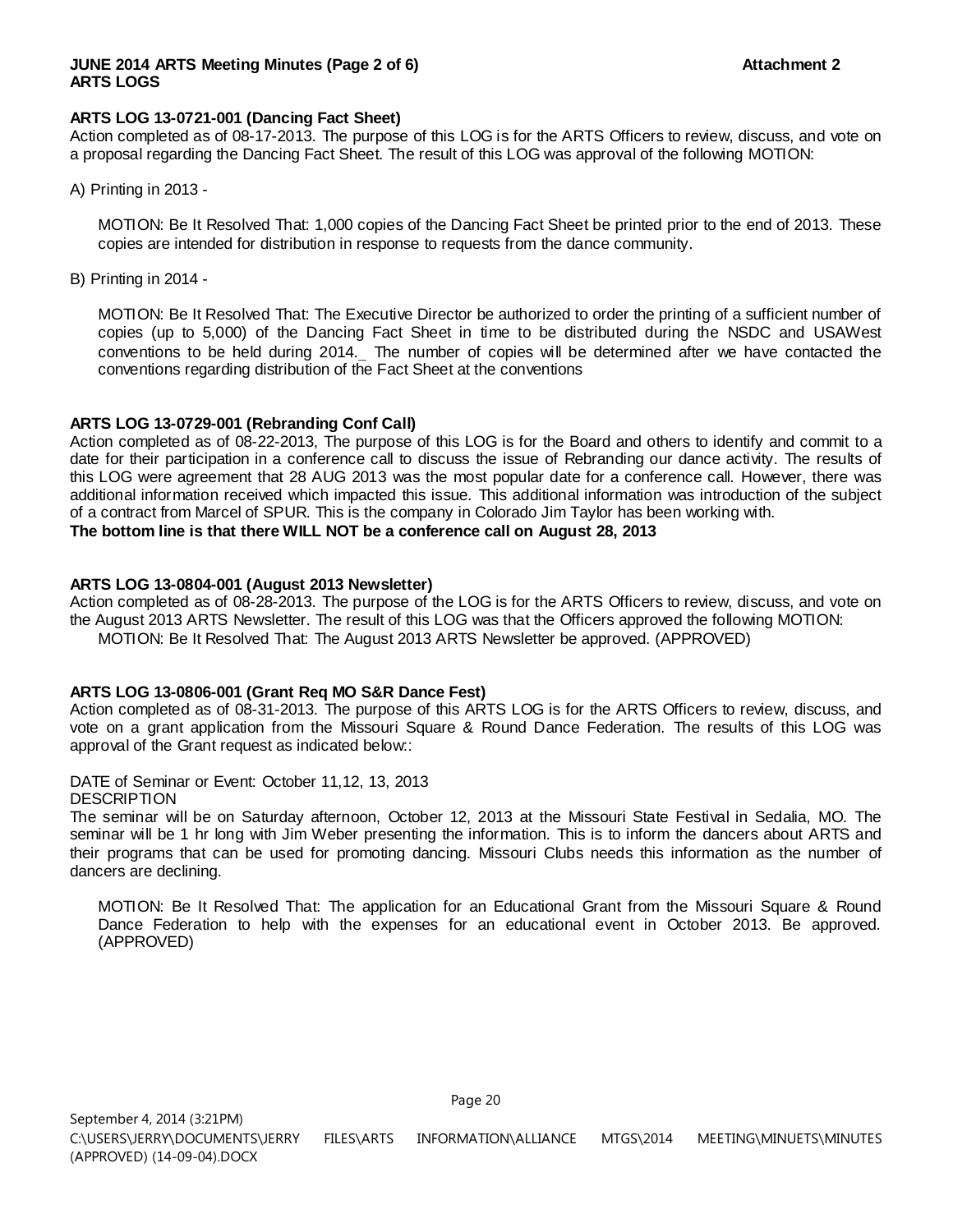#### **JUNE 2014 ARTS Meeting Minutes (Page 3 of 6) Attachment 2 Attachment 2 ARTS LOGS**

#### **ARTS LOG 13-0813-001 (you2candance -Use of Name)**

Action completed as of 08-31-2013. The purpose of this LOG is for the ARTS Officers and Roy Gotta to DISCUSS and VOTE on a request to use the name "you2candance" for a special event dance to be hosted by the Paws &Taws SD Club. The result of this LOG was approval of the following MOTION:

MOTION: Be It Resolved That: The Paws and Taws Square Dance Club of Seneca, SC be authorized to use the title "you2candance" for a special event dance they are planning. (APPROVED)

#### **ARTS LOG 13-0822-001 (Approved Grant to EDSARDA)**

Action Completed as of 09-19--2013. The purpose of this ARTS LOG is for the ARTS Officers to review, discuss, and vote on a request from the Eastern District Square and Round Dance Association (EDSARDA) that they be allowed to use the previously approved and unused grant for another event they have scheduled for May 4, 2014. The result of this LOG was approval of the following MOTION by the ARTS Officers:

MOTION: Be It Resolved That: A request from the Eastern District Square and Round Dance Association that the Educational Grant previously approved by the ARTS Officers be used for a new event planned for May 4, 2014, be approved. (APPROVED)

#### **ARTS LOG 13-0824-001 (Branding - Contract Summary)**

Action completed as of 09-18-2013. The purpose of this LOG is for the Board and others to review, discuss, and vote on the general and broad particulars of a proposed contract between the SPUR company and The ARTS. SPUR is the "branding" company Jim Taylor has been working with to "brand" the square dance activity.

We have received two versions of a proposed contract from SPUR. The two versions are almost identical except for the specifics of what SPUR will be committed to do regarding the initial phase of the branding process.

The results of this LOG are:

#### A) SHOULD WE CONSIDER A CONTRACT WITH SPUR?

1) MOTION: Be It Resolved That: The ARTS Board review, discuss, and vote on a contract with SPUR for services to "Re-Brand" square dancing. Vote to approve = 1

OR

2) MOTION: Be It Resolved That: Additional investigation be conducted to identify at least two other companies which are capable of providing "Re-Branding" services. Vote to approve  $= 8$ 

B) DIFFERENT VERSIONS OF CONTRACT TO BE CONSIDERED:

IF you APPROVE MOTION (A)(1) above to consider the SPUR contract, please VOTE ONE of the following MOTIONS.

If you APPROVE MOTION (A)(2) above to investigate other companies, please DO NOT VOTE on the following MOTIONS.

1) VERSION ONE - -

MOTION: Be It Resolved That: Version 1 of the proposed SPUR contract, identified as "SPUR Estimate ARTS-01" (Strategy Workshop) be reviewed, discussed, and considered for approval. Vote to approve = 1

2) VERSION TWO - -

MOTION: Be It Resolved That: Version 2 of the proposed SPUR contract, identified as "SPUR Estimate ARTS-02" (Up to 8 phone workshop Sessions) be reviewed, discussed, and considered for approval. Vote to  $approve = 0$ 

The Board approved the MOTION that additional investigation be conducted to identify at least two other companies which are capable of providing "Re-Branding" services.

Page 21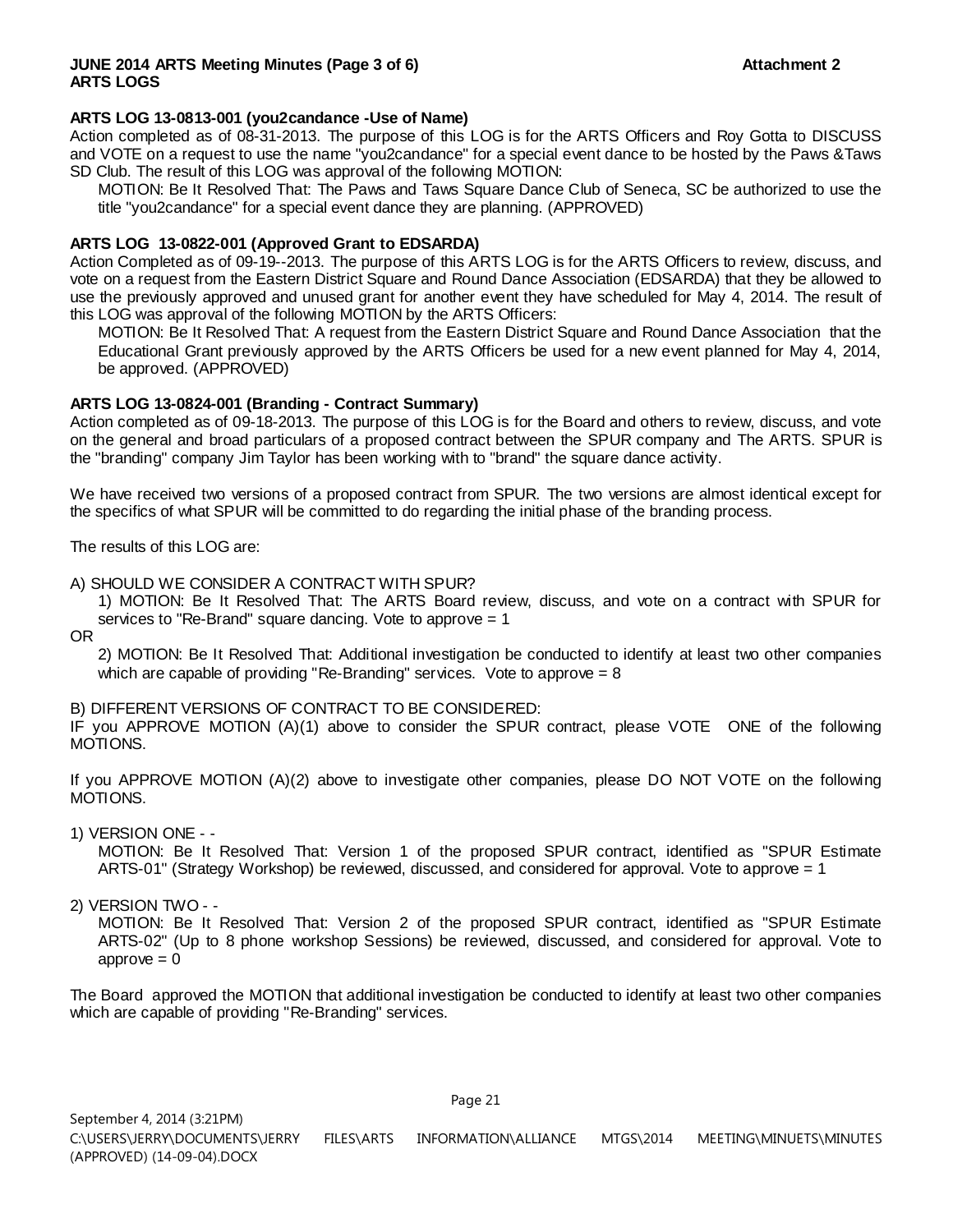#### **ARTS LOG 13-0918-001 (Poss Branding Companies)**

Action completed as of 10-06-2013. The purpose of this LOG is for the Board plus four others to provide the name and contact information for companies which are capable of providing "Branding" services similar to the services SPUR offered to provide. the result of this LOG was identification of companies to contact.

#### **ARTS LOG 13-1007-001 (RFP Requirements)**

Action completed on 10-22-2013. The purpose of this LOG is for the ARTS Board and others to provide input, ideas, and comments to be considered to create a Request For Proposal (RFP) for services to accomplish the Branding of the square dance activity. This is a "Brain Storming" effort; ALL ideas should be submitted and will be considered. There was no input in response to this LOG.

#### **ARTS LOG 13-1031-001 (SD Logo &Slogan).**

Action completed as of 10-31-2013 The purpose of this LOG is to inform the ARTS Board and others regarding the work the CALLERLAB Marketing Committee has done toward creating a Square Dancing slogan and logo. No action was required for this LOG.

#### **ARTS LOG 13-1110-001 Proposed Logos**

Action completed as of 12-18-2013. The purpose of this LOG is for the ARTS Board to review, provide comments and then vote on various proposed logos. Once a logo, either one of the currently proposed logos or a new logo to be created, is approved it will be endorsed, published under the ARTS banner, and promoted as the single logo for square dancing.

The results of this LOG are:

- 1) Five Board Members voted.
- 2) The Canadian logo was approved with four votes for approval
- 3) The following MOTION was approved:

MOTION: Be It Resolved That; The ARTS will contract with an outside company which will develop up to three proposed square dance logos to be submitted to the Board for approval. (APPROVED)

#### **ARTS LOG 13-1120-001 (Assistant Executive Director).**

Action completed as of 12-15-2013. The purpose of this LOG is for the ARTS Board to review, discuss, and vote on a proposal from the Executive Director that the position of Assistant Executive Director be created. The result of this LOG is approval by the Board of the following MOTION:

MOTION: Be It Resolved That; The Board approve a position of Assistant Executive Director. This position would be filled by an unpaid volunteer who would serve at the pleasure of the Board directly under the Executive Director and would provide support and services to the organization as directed by the Executive Director. (APPROVED)

#### **ARTS LOG 13-1209-001 (December 2013 Newsletter)**

Action completed as of 12-27-2013. The purpose of the LOG is for the ARTS Officers to review, discuss, and vote on the December 2013 ARTS Newsletter. The following MOTION was Approved by the Officers::

MOTION: Be It Resolved That: The December 2013 ARTS Newsletter be approved. (APPROVED)

#### **ARTS LOG 13-1215-001 (Rebranding Plan)**

Action completed as of 12-30-2013. The purpose of this LOG is for the ARTS Board to review and provide comments regarding a proposed Rebranding Plan submitted by Jim Taylor (Rebranding Committee Chair).

The results of this LOG were approval of the following MOTION by the Board:

MOTION: Be It Resolved That: The Five Year Re- Branding Plan, Draft 1, dated November 25, 2013, be approved. (APPROVED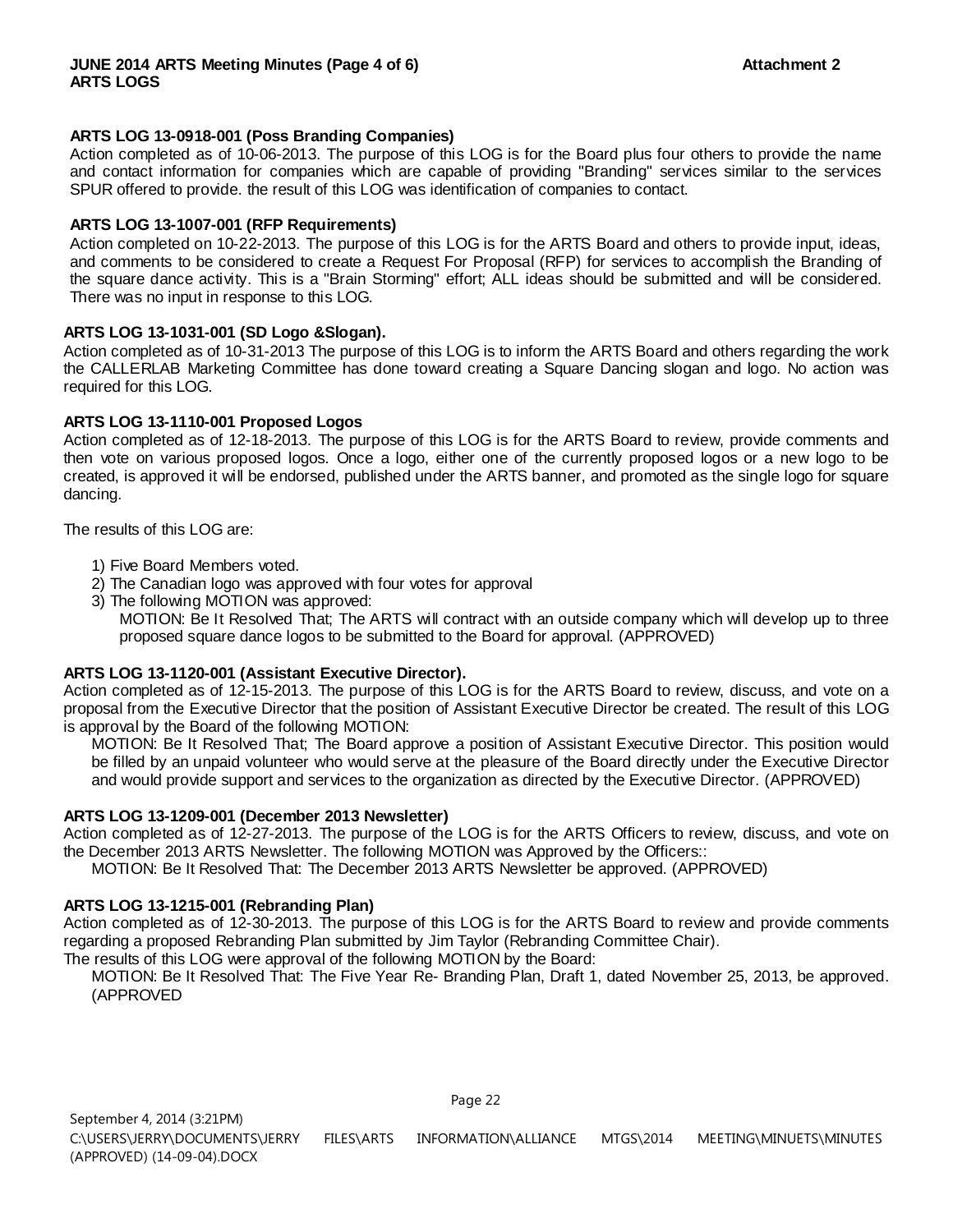#### **JUNE 2014 ARTS Meeting Minutes (Page 5 of 6) Attachment 2 Attachment 2 ARTS LOGS**

#### **ARTS LOG 13-1216-001 (Grant - San Diego State University Marketing Project)**

Action completed as of 01-10-2014. The purpose of this LOG is for the ARTS Board to review, discuss, and vote on a request for a grant of \$1.000 to the San Diego State University (SDSU). The results of this LOG was approval by the Board of the following MOTION:

MOTION: Be It Resolved That; The request, as described by Jim Maczko, for a grant of \$1,000 to be provided to the San Diego State University (SDSU) to help fund a marketing project be approved. (APPROVED)

#### **ARTS LOG 13-1223-001 (Duties - Sec ED and AED)**

Action completed as of 01-21-2014. The purpose of this LOG is for the ARTS Board to review, discuss, and vote on a draft of a policy document which delimitates the duress of the ARTS Secretary, Executive Director, and Assistant Executive Director. The result of this LOG was approval of the following MOTION by the Board:

MOTION: Be It Resolved That; The policy document titled "ARTS Secretary - Executive Director - Assistant Executive Director - Duties and Responsibilities"\_ be approved. (APPROVED)

#### **ARTS LOG 14-0113-001 (Re-Branding Proposals)**

Action completed as of 03-29-2014. The purpose of this LOG is for the Board to review, discuss, and vote on two proposals from "Re-branding" companies. The approved proposal will be implemented to begin the process of Re-Branding the Square Dance activity. When the VOTE period ended, however, only 4 Board Members had voted. Therefore, the voting was incomplete. This item will be added to the agenda for the 2014 ARTS meeting in Little Rock.

#### **ARTS LOG 14-0306-001 (Re-Branding Survey Questions)**

Action completed as of 03-24-2014. The purpose of this LOG is for the Board to provide questions for consideration to be included in a survey to gather information during our efforts to Re-Brand square dancing. The input from this LOG was helpful in the creation of the questions to be used in the online survey.

#### **ARTS LOG 14-0412-001 (Sqr Dnc History Prject - Update)**

Action completed as of 04-12-2014. The purpose of this LOG was to provide the Board an update report dated April 10, 2014 which was received from David Millstone, Coordinator, Square Dance History Project. Also included is an updated financial report. This was an FYI LOG and no action was required.

#### **ARTS LOG 14-0422-001 (Re-Imaging - - New Name)**

Action completed as of 05-17-2014. The purpose of this LOG is for the ARTS Board to DISCUSS and VOTE on a proposal to change the name of our ongoing effort to improve the image of our activity and to entice more people to join. We have been using two terms interchangeably, namely "Branding" and "Re-Branding." It has become obvious that many folks in our activity are not comfortable with either term and have indicated strong opposition to both. The result of this LOG was approval of the following MOTION by the Board:

Whereas the goals of our effort include consideration of a new logo and slogan which can be universally accepted and promoted to help increase the number of dancers through an improved image of square dancing,

MOTION: Be It Resolved That: The effort to improve the image of square dancing to include consideration of a new logo, a new slogan, and marketing plans and materials be known as "Re-Imaging." (APPROVED)

#### **ARTS LOG 14-0508-001 (2014 Meeting Agenda)**

Action completed as of 05-30-2014. The purpose of this LOG is for the Board to provide input for the 2014 ARTS meeting. The meeting will be held in the Arkansas Ballroom Sunday, June 29, 2014 in Little Rock immediately following the 63rd NSDC. There were no responses to the start message.